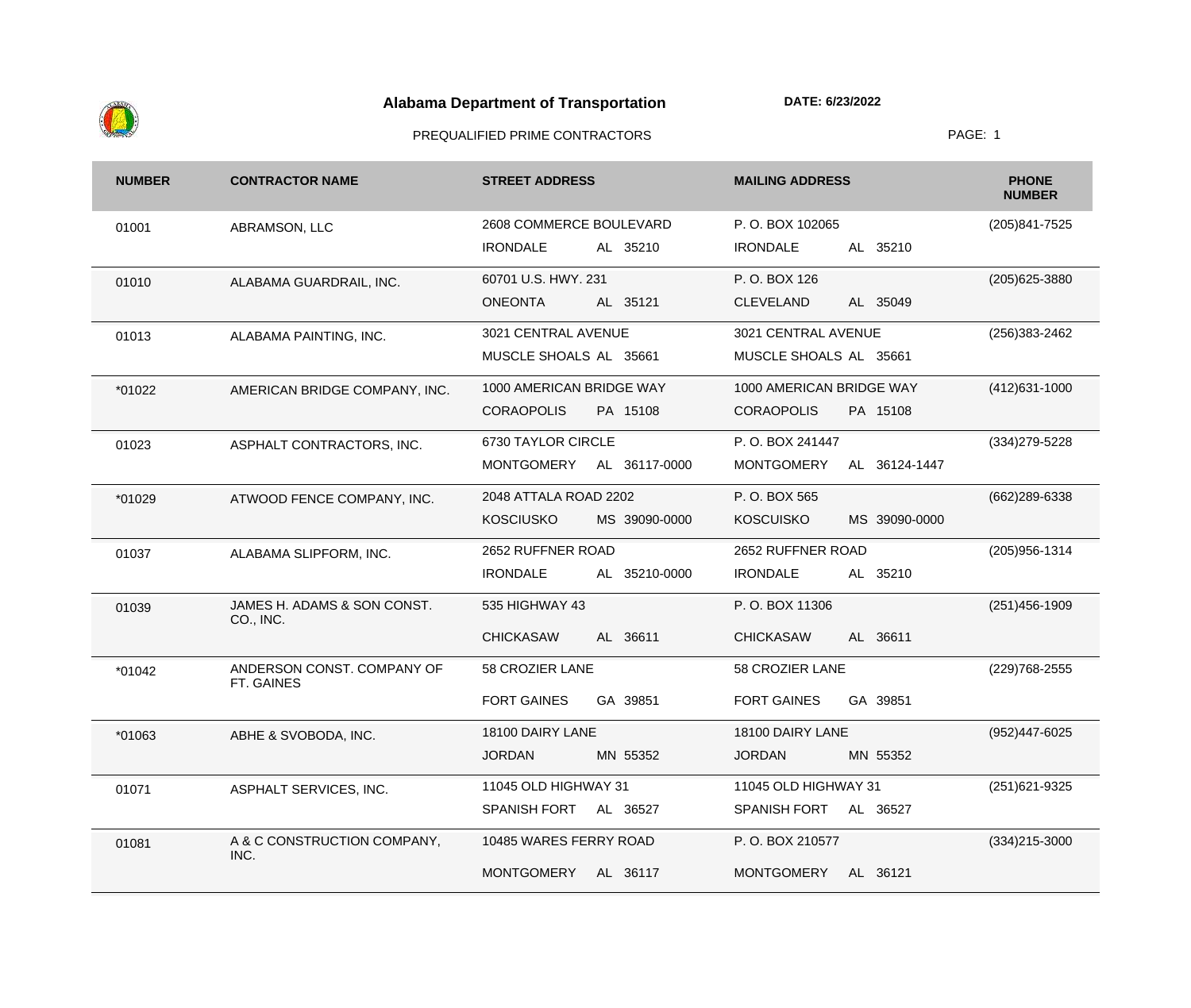

| <b>NUMBER</b> | <b>CONTRACTOR NAME</b>                                   | <b>STREET ADDRESS</b>                     | <b>MAILING ADDRESS</b>                    | <b>PHONE</b><br><b>NUMBER</b> |
|---------------|----------------------------------------------------------|-------------------------------------------|-------------------------------------------|-------------------------------|
| *01095        | AMERICAN LIGHTING AND<br>SIGNALIZATION, LLC              | 708 BLAIR MILL ROAD                       | 11639 DAVIS CREEK ROAD EAST               | (904)886-4300                 |
|               |                                                          | WILLOW GROVE PA 19090                     | <b>JACKSONVILLE</b><br>FL 32256           |                               |
| *01096        | MIDSOUTH PAVING, INC.                                    | 2700 CORPORATE DRIVE                      | P.O. BOX 385025                           | $(205)995 - 5900$             |
|               |                                                          | <b>BIRMINGHAM</b><br>AL 35242             | <b>BIRMINGHAM</b><br>AL 35238-5025        |                               |
| $*01101$      | AMERICAN CONTRACTING &<br>SERVICES, INC.                 | 6200 E. HIGHWAY 62, BUILDING 2503         | 6200 E. HIGHWAY 62, BUILDING 2503         | (812) 280-4404                |
|               |                                                          | JEFFERSONVILLE IN 47130                   | JEFFERSONVILLE IN<br>47130                |                               |
| 01106         | ARRINGTON CURB & EXCAVATION,<br>INC.                     | 22676 HIGHWAY 31                          | P. O. BOX 20                              | (251) 296-3276                |
|               |                                                          | <b>FLOMATON</b><br>AL 36441               | <b>FLOMATON</b><br>AL 36441               |                               |
| 01110         | <b>AMMONS &amp; BLACKMON</b><br><b>CONSTRUCTION, LLC</b> | 9695 STAGECOACH COMMERCIAL<br><b>PARK</b> | 9695 STAGECOACH COMMERCIAL<br><b>PARK</b> | $(251)626 - 0656$             |
|               |                                                          | SPANISH FORT<br>AL 36527                  | <b>SPANISH FORT</b><br>AL 36527           |                               |
| $*01116$      | ASPHALT PAVING SYSTEMS INC                               | 500 N EGG HARBOR ROAD                     | P.O. BOX 530                              | $(609)561 - 4161$             |
|               |                                                          | <b>HAMMONTON</b><br>NJ 08037              | <b>HAMMONTON</b><br>NJ 08037              |                               |
| 01671         | <b>AVERY LANDSCAPING &amp;</b><br>ASSOCIATES, LLC        | <b>1042 COUNTRY ESTATES</b>               | P O BOX 746                               | $(205)468 - 5026$             |
|               |                                                          | <b>HAMILTON</b><br>AL 35570               | <b>HAMILTON</b><br>AL 35570               |                               |
| $*01731$      | AMERICAN CIVIL CONSTRUCTORS<br><b>WEST COAST</b>         | 2990 BAY VISTA COURT STE D                | 2990 BAY VISTA COURT STE D                | (707) 746-8028                |
|               |                                                          | <b>BENICIA</b><br>CA 94510                | <b>BENICIA</b><br>CA 94510                |                               |
| 02032         | <b>BULLARD EXCAVATING, INC.</b>                          | 13264 EVA DRIVE                           | 13264 EVA DRIVE                           | $(334)222 - 4332$             |
|               |                                                          | ANDALUSIA<br>AL 36420                     | ANDALUSIA<br>AL 36420                     |                               |
| 02033         | S. T. BUNN CONSTRUCTION<br>COMPANY, INC.                 | 611 HELEN KELLER BOULEVARD                | 611 HELEN KELLER BOULEVARD                | $(205)752 - 8195$             |
|               |                                                          | <b>TUSCALOOSA</b><br>AL 35404             | <b>TUSCALOOSA</b><br>AL 35404             |                               |
| *02045        | BOH BROS. CONSTRUCTION CO.,<br><b>LLC</b>                | 730 S. TONTI STREET                       | P.O. DRAWER 53266                         | $(504)821 - 2400$             |
|               |                                                          | <b>NEW ORLEANS</b><br>LA 70119            | <b>NEW ORLEANS</b><br>LA 70153            |                               |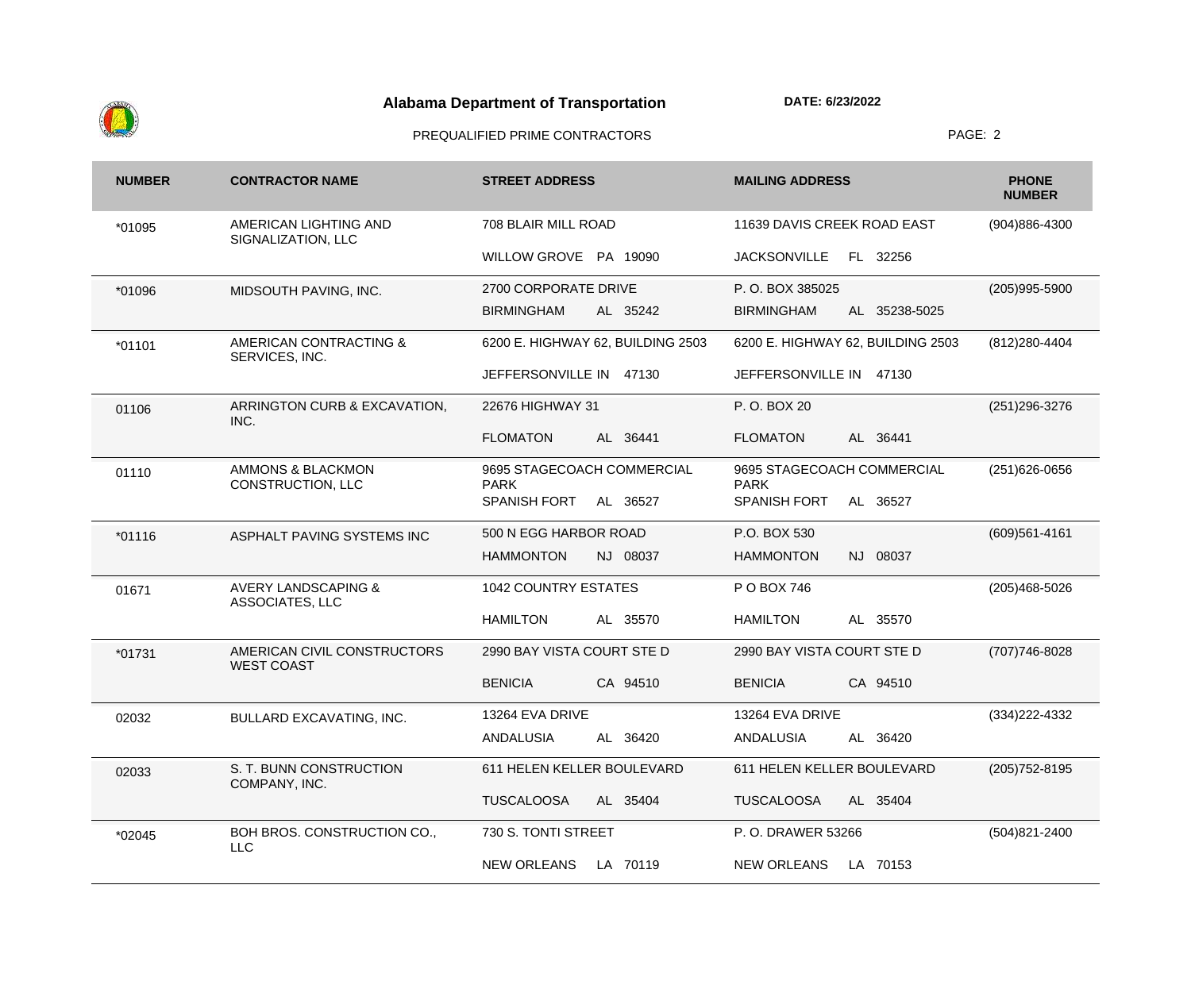

| <b>NUMBER</b> | <b>CONTRACTOR NAME</b>                               | <b>STREET ADDRESS</b>                 | <b>MAILING ADDRESS</b>                | <b>PHONE</b><br><b>NUMBER</b> |
|---------------|------------------------------------------------------|---------------------------------------|---------------------------------------|-------------------------------|
| 02057         | <b>BAGBY &amp; RUSSELL ELECTRIC</b><br>COMPANY, INC. | 5500 PLANTATION RD                    | P.O. BOX 699                          | (251)344-5987                 |
|               |                                                      | <b>THEODORE</b><br>AL 36582-1702      | <b>THEODORE</b><br>AL 36590-0699      |                               |
| *02081        | BRASFIELD & GORRIE, L.L.C.                           | 3021 7th AVENUE SOUTH                 | 3021 7th AVENUE SOUTH                 | $(205)328 - 4000$             |
|               |                                                      | <b>BIRMINGHAM</b><br>AL 35233         | <b>BIRMINGHAM</b><br>AL 35233         |                               |
| 02090         | C. S. BEATTY CONSTRUCTION, INC.                      | 2129 RICHARD ARRINGTON JR.<br>BLVD. S | 2129 RICHARD ARRINGTON JR.<br>BLVD. S | (205) 795-0514                |
|               |                                                      | <b>BIRMINGHAM</b><br>AL 35209         | <b>BIRMINGHAM</b><br>AL 35209         |                               |
| 02092         | BAMA UTILITY CONTRACTORS, INC.                       | 925 NORTH PINE HILL ROAD              | P O BOX 788                           | (205) 382-3120                |
|               |                                                      | <b>BIRMINGHAM</b><br>AL 35217         | <b>FULTONDALE</b><br>AL 35068         |                               |
| 02096         | E. O. BYARS CONSTRUCTION, INC.                       | 1487 LOST CREEK ROAD                  | P.O. BOX 659                          | (205) 698-9474                |
|               |                                                      | <b>SULLIGENT</b><br>AL 35596          | <b>SULLIGENT</b><br>AL 35596          |                               |
| 02098         | R. BAKER, INC.                                       | 5021 HIGHWAY. 75                      | 5021 HIGHWAY. 75                      | (256) 332-9214                |
|               |                                                      | PHIL CAMPBELL AL 35581                | PHIL CAMPBELL AL 35581                |                               |
| 02102         | ROB'T J BAGGETT, INC                                 | 759 HOLCOMBE AVENUE                   | 759 HOLCOMBE AVENUE                   | (251) 473-3290                |
|               |                                                      | <b>MOBILE</b><br>AL 36606             | <b>MOBILE</b><br>AL 36606             |                               |
| 02107         | J.C. BROWN CONSTRUCTION, INC.                        | 400 WEST FOURTH STREET                | P. O. Box 680609                      | $(334)361 - 3244$             |
|               |                                                      | <b>PRATTVILLE</b><br>AL 36068-0609    | <b>PRATTVILLE</b><br>AL 36068-0609    |                               |
| $*02115$      | <b>BELL &amp; ASSOCIATES</b><br>CONSTRUCTION, LLC    | 1000 HEALTH PARK DRIVE, SUITE<br>150  | P.O. BOX 363                          | $(615)373 - 4343$             |
|               |                                                      | <b>BRENTWOOD</b><br>TN 37027          | <b>BRENTWOOD</b><br>TN 37024          |                               |
| *02119        | BLOUNT CONSTRUCTION COMPANY,<br>INC.                 | 1730 SANDS PLACE                      | 1730 SANDS PLACE                      | (770) 541-7333                |
|               |                                                      | <b>MARIETTA</b><br>GA 30067           | <b>MARIETTA</b><br>GA 30067           |                               |
| 02126         | <b>BAIRD CONTRACTING COMPANY</b><br><b>INC</b>       | 276 SNOW DRIVE                        | 276 SNOW DRIVE                        | (205) 942-1095                |
|               |                                                      | <b>BIRMINGHAM</b><br>AL 35209         | <b>BIRMINGHAM</b><br>AL 35209         |                               |
| 02128         | <b>BALLARD BUILDERS, INC.</b>                        | 2978 U.S. HWY. 43, SUITE 2            | P.O. BOX 1323                         | (205) 487-5297                |
|               |                                                      | <b>WINFIELD</b><br>AL 35594           | <b>WINFIELD</b><br>AL 35594           |                               |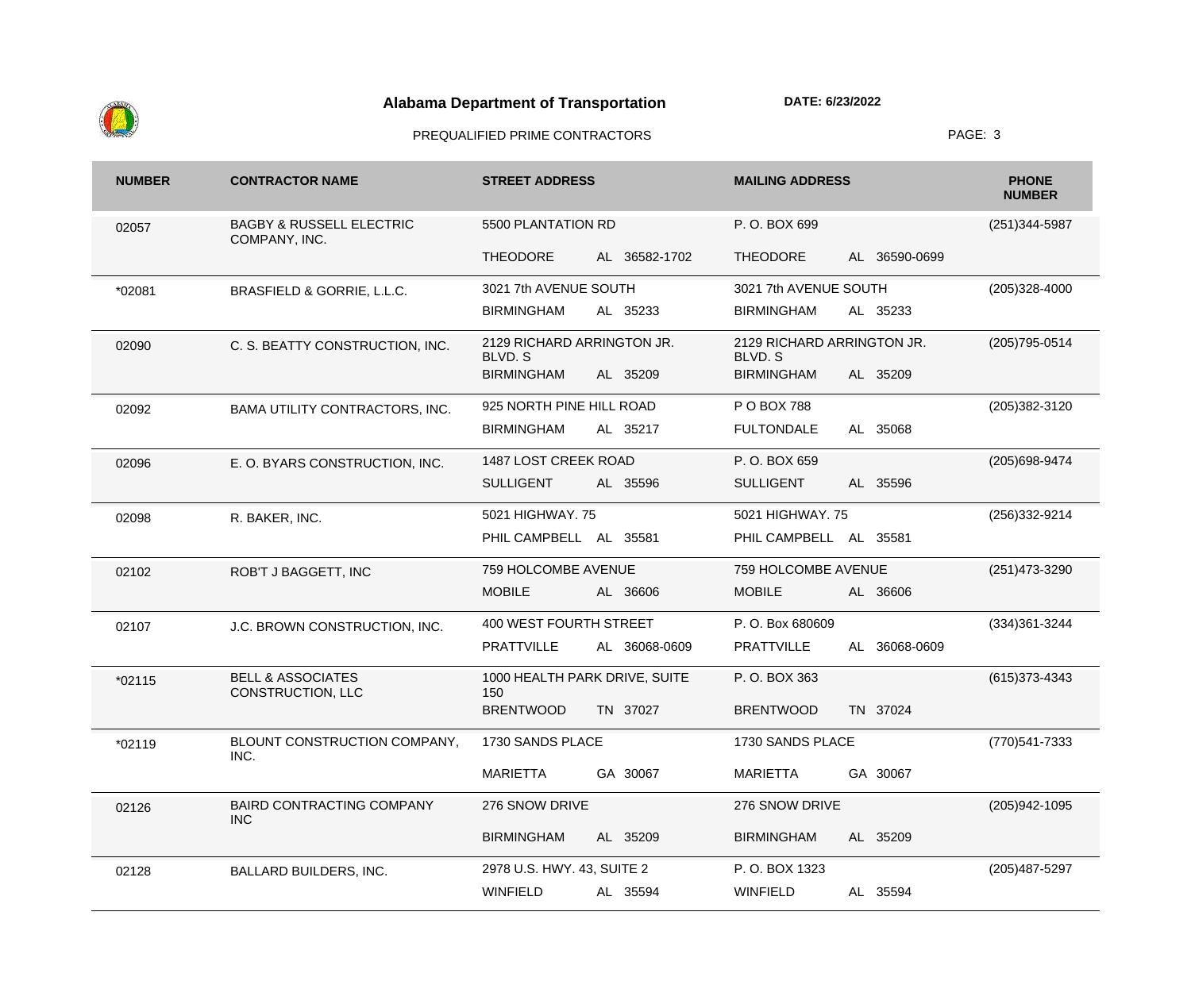

| <b>NUMBER</b> | <b>CONTRACTOR NAME</b>                                   | <b>STREET ADDRESS</b>                        | <b>MAILING ADDRESS</b>              | <b>PHONE</b><br><b>NUMBER</b> |
|---------------|----------------------------------------------------------|----------------------------------------------|-------------------------------------|-------------------------------|
| 02133         | <b>BLADE CONSTRUCTION, LLC</b>                           | 7337 COOPERS LANDING ROAD                    | P.O. BOX 359                        | (251) 970-1050                |
|               |                                                          | <b>FOLEY</b><br>AL 36535                     | AL 36511<br><b>BON SECOUR</b>       |                               |
| *02138        | BILL SMITH ELECTRIC, INC.                                | 1095 HIDDEN TERRACE DRIVE                    | P.O. BOX 1057                       | (850)968-6500                 |
|               |                                                          | <b>CANTONMENT</b><br>FL 32533                | FL 32560<br><b>GONZALEZ</b>         |                               |
| *02139        | <b>BRIGGS BROTHERS ENTERPRISES</b><br><b>CORPORATION</b> | <b>12 DORANNE COURT</b>                      | 413 O'DELL INDUSTRIAL WAY           | (678) 749-1375                |
|               |                                                          | <b>SMYRNA</b><br>GA 30080                    | <b>GRIFFIN</b><br>GA 30224          |                               |
| *02140        | <b>BROOKS-BERRY-HAYNIE &amp;</b><br>ASSOCIATES, INC      | 600 DISCOVERY PLACE                          | 600 DISCOVERY PLACE                 | (770) 874-1162                |
|               |                                                          | <b>MABLETON</b><br>GA 30126                  | GA 30126<br><b>MABLETON</b>         |                               |
| *02143        | BRYDL CONTRACTING, LLC                                   | 811 FM 3226                                  | 2411 MINNIS DR                      | (817) 831-1277                |
|               |                                                          | <b>SULPHER</b><br>TX 75482<br><b>SPRINGS</b> | <b>HALTOM CITY</b><br>TX 76117      |                               |
| 02575         | DAVID BULGER, INC.                                       | 3904 BIRMINGHAM HIGHWAY                      | 3904 BIRMINGHAM HIGHWAY             | (334) 264-0450                |
|               |                                                          | <b>MONTGOMERY</b><br>AL 36108                | <b>MONTGOMERY</b><br>AL 36108       |                               |
| 02638         | BULLS CONSTRUCTION GROUP, LLC                            | 1075 GRAND OAKS DR.                          | P O BOX 360302                      | (256)394-9981                 |
|               |                                                          | <b>BESSEMER</b><br>AL 35022                  | <b>BIRMINGHAM</b><br>AL 35236       |                               |
| 03005         | <b>CENTRAL ALABAMA METAL &amp;</b><br>ROOFING CO., INC   | 3025 WETUMPKA HIGHWAY                        | P.O. BOX 210579                     | (334) 271-6122                |
|               |                                                          | <b>MONTGOMERY</b><br>AL 36121                | <b>MONTGOMERY</b><br>AL 36121-0579  |                               |
| 03023         | <b>B. H. CRAIG CONSTRUCTION</b><br>COMPANY, INC.         | 835 WALL STREET                              | <b>P.O. DRAWER 129</b>              | (256) 766-3350                |
|               |                                                          | <b>FLORENCE</b><br>AL 35630-0000             | <b>FLORENCE</b><br>AL 35631         |                               |
| *03029        | <b>CIANBRO CORPORATION</b>                               | 101 CIANBRO SQUARE                           | P.O. BOX 1000                       | (207) 487-3311                |
|               |                                                          | <b>PITTSFIELD</b><br>ME 04967-0000           | <b>PITTSFIELD</b><br>ME 04967-0000  |                               |
| *03033        | J. C. CHEEK CONTRACTORS, INC.                            | 2087 ATTALLA ROAD #5257                      | P.O. BOX 1138                       | (662) 289-1631                |
|               |                                                          | <b>KOSCIUSKO</b><br>MS 39090-0000            | <b>KOSCIUSKO</b><br>MS 39090-0000   |                               |
| *03038        | R. R. CASSIDY, INC.                                      | 37471 HIGHWAY 427                            | P.O. BOX 80231                      | (225) 673-4111                |
|               |                                                          | PRAIRIEVILLE<br>LA 70769-0000                | <b>BATON ROUGE</b><br>LA 70898-0231 |                               |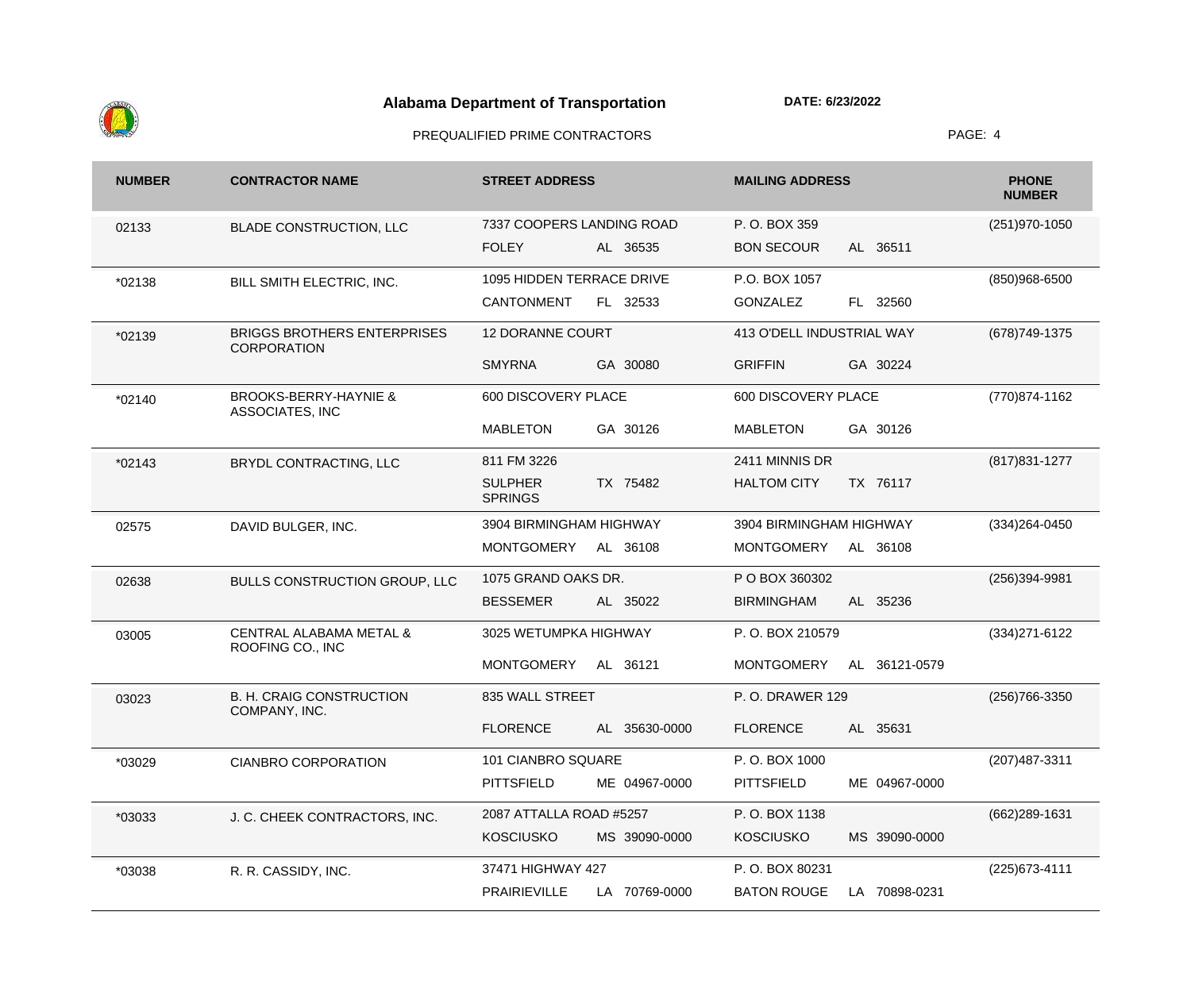

| <b>NUMBER</b> | <b>CONTRACTOR NAME</b>                        | <b>STREET ADDRESS</b>                     | <b>MAILING ADDRESS</b>             | <b>PHONE</b><br><b>NUMBER</b> |
|---------------|-----------------------------------------------|-------------------------------------------|------------------------------------|-------------------------------|
| 03041         | HILTON COOPER CONTRACTING,<br>INC.            | 3293 HIGHWAY 30                           | 3293 HIGHWAY 30                    | $(334)775 - 3749$             |
|               |                                               | <b>CLAYTON</b><br>AL 36016-0000           | <b>CLAYTON</b><br>AL 36016-0000    |                               |
| *03046        | WRIGHT BROTHERS CONTRACTING,<br>INC.          | 1500 LAUDERDALE MEMORIAL<br>HIGHWAY, N.W. | P.O. BOX 437                       | (423)336-2261                 |
|               |                                               | <b>CHARLESTON</b><br>TN 37310-0000        | <b>CHARLESTON</b><br>TN 37310-0000 |                               |
| 03047         | <b>CARTER'S CONTRACTING</b><br>SERVICES, INC. | 23263 HARMONY CHURCH ROAD                 | 23263 HARMONY CHURCH ROAD          | (334) 222-6670                |
|               |                                               | AL 36421<br><b>ANDALUSIA</b>              | <b>ANDALUSIA</b><br>AL 36421       |                               |
| *03068        | CHOCTAW MARINE SERVICES, INC.                 | 1307 EAST COURT STREET                    | P.O. BOX 585                       | (731) 286-0012                |
|               |                                               | <b>DYERSBURG</b><br>TN 38024              | <b>DYERSBURG</b><br>TN 38025       |                               |
| 03072         | CONSTRUCTION LABOR SERVICES,<br>INC.          | 4275 FRANK MAPLES RD                      | P.O. BOX 987                       | $(251)645 - 4147$             |
|               |                                               | <b>EIGHT MILE</b><br>AL 36613             | <b>SEMMES</b><br>AL 36575          |                               |
| 03087         | CHRIS CLARK GRADING AND<br>PAVING, INC.       | 1220 29TH AVENUE SW                       | P.O. BOX 258                       | (334) 644-5308                |
|               |                                               | <b>LANETT</b><br>AL 36863                 | <b>LANETT</b><br>36863<br>AL       |                               |
| 03095         | COMMERCIAL DIVING SERVICES,<br>INC.           | 4376 DAWES LANE EAST                      | 4376 DAWES LANE EAST               | $(251)665 - 0017$             |
|               |                                               | <b>MOBILE</b><br>AL 36619                 | <b>MOBILE</b><br>AL 36619          |                               |
| 03100         | <b>CARSENN CONSTRUCTION</b><br>COMPANY, INC.  | 2777 COUNTY ROAD 4421                     | 2777 COUNTY ROAD 4421              | (334) 735-9662                |
|               |                                               | <b>BRUNDIDGE</b><br>AL 36010              | <b>BRUNDIDGE</b><br>AL 36010       |                               |
| 03104         | CARCEL & G. CONSTRUCTION, LLC                 | 31 COUNTY ROAD 240                        | 31 COUNTY ROAD 240                 | (256) 736-5556                |
|               |                                               | AL 35077<br><b>HANCEVILLE</b>             | <b>HANCEVILLE</b><br>AL 35077      |                               |
| 03105         | CONSTRUCTION ONE, INC.                        | 1702 FOREST AVE.                          | P.O. BOX 4131                      | $(334)834 - 7180$             |
|               |                                               | <b>MONTGOMERY</b><br>AL 36106             | <b>MONTGOMERY</b><br>AL 36103      |                               |
| 03114         | <b>CORNERSTONE CIVIL</b><br>CONTRACTORS, LLC  | 5722 21ST ST                              | P.O. BOX 20225                     | (205)366-8788                 |
|               |                                               | <b>TUSCALOOSA</b><br>AL 35401             | <b>TUSCALOOSA</b><br>AL 35402      |                               |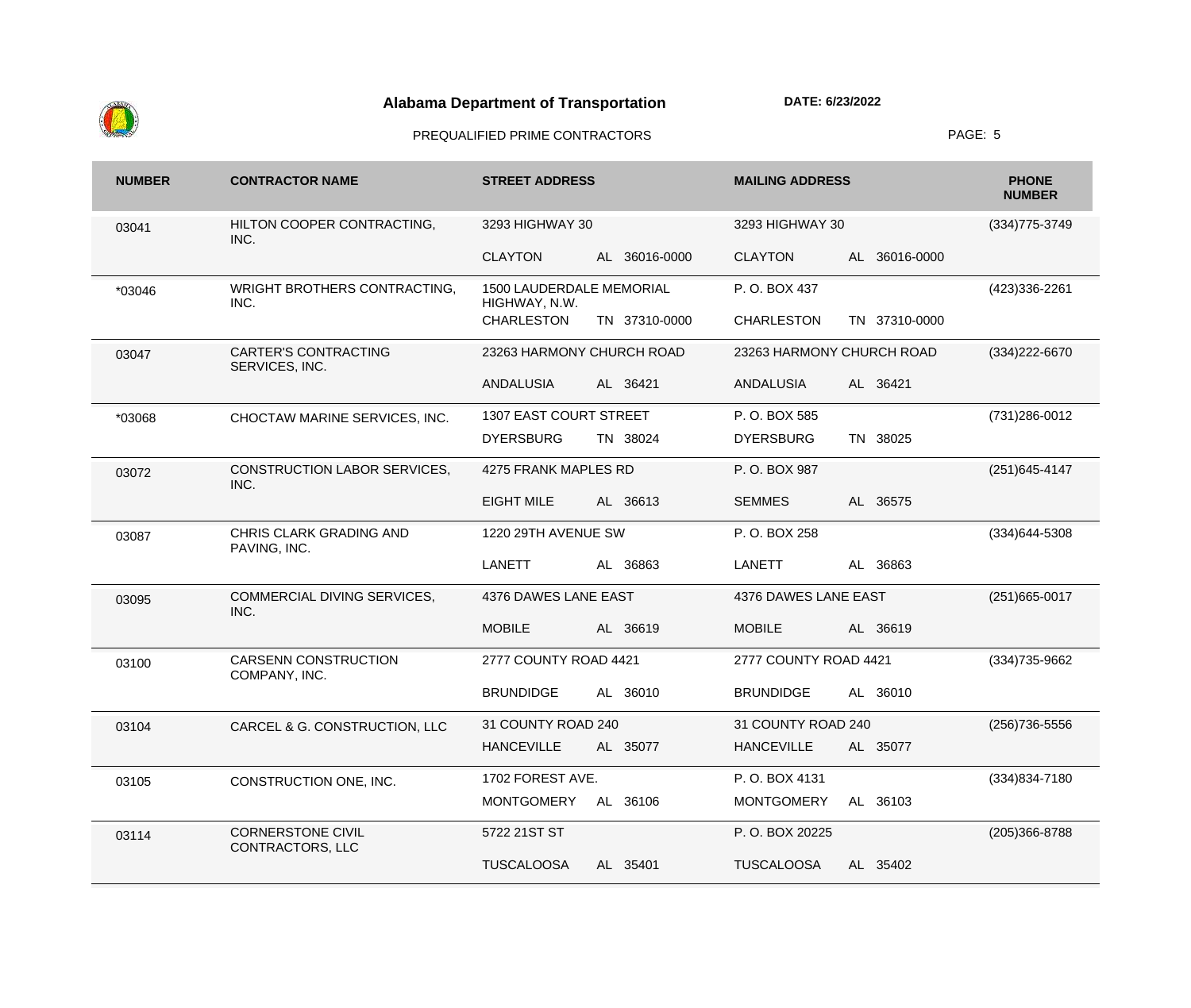

| <b>NUMBER</b> | <b>CONTRACTOR NAME</b>                                        | <b>STREET ADDRESS</b>                       | <b>MAILING ADDRESS</b>        | <b>PHONE</b><br><b>NUMBER</b> |
|---------------|---------------------------------------------------------------|---------------------------------------------|-------------------------------|-------------------------------|
| *03119        | <b>BRAD COLE CONSTRUCTION</b><br>COMPANY, INC.                | 2250 LOVVORN ROAD                           | 2250 LOVVORN ROAD             | (770)834-4681                 |
|               |                                                               | CARROLLTON<br>GA 30117                      | GA 30117<br>CARROLLTON        |                               |
| 03121         | <b>CENTRAL ALABAMA ASPHALT &amp;</b><br><b>CONSTRUCTION C</b> | 6950 HARGROVE ROAD E.,<br><b>BUILDING B</b> | P.O. BOX 20766                | $(205)349-0910$               |
|               |                                                               | <b>TUSCALOOSA</b><br>AL 35405               | <b>TUSCALOOSA</b><br>AL 35402 |                               |
| *03129        | <b>COLLINS &amp; HERMANN, INC.</b>                            | 1215 DUNN ROAD                              | P.O. Box 38901-0901           | $(314)869 - 8000$             |
|               |                                                               | ST. LOUIS<br>MO 63138                       | ST. LOUIS<br>MO 63138         |                               |
| *03135        | C-MILES CONSTRUCTION, INC.                                    | 1710 N Palo Alto Ave.                       | 1710 N Palo Alto Ave.         | (850) 747-1826                |
|               |                                                               | PANAMA CITY<br>FL 32405                     | PANAMA CITY<br>FL 32405       |                               |
| 03137         | CROWDERGULF, LLC                                              | 5629 COMMERCE BLVD E                        | 5629 COMMERCE BLVD E          | (800)992-6207                 |
|               |                                                               | <b>MOBILE</b><br>AL 36619                   | <b>MOBILE</b><br>AL 36619     |                               |
| 03141         | COBURN CONTRACTING, LLC                                       | 2168 COUNTY ROAD 57                         | 2168 COUNTY ROAD 57           | $(334)365 - 2345$             |
|               |                                                               | <b>PRATTVILLE</b><br>AL 36067               | <b>PRATTVILLE</b><br>AL 36067 |                               |
| *03142        | CLEARY CONSTRUCTION, INC.                                     | 2006 EDMONTON ROAD                          | 2006 EDMONTON ROAD            | (270) 487-1784                |
|               |                                                               | TOMPKINSVILLE KY 42167                      | TOMPKINSVILLE KY 42167        |                               |
| *03148        | <b>COMANCHE CONSTRUCTION OF</b><br><b>GEORGIA, LLC</b>        | 1734 SANDS PLACE SE                         | 1734 SANDS PLACE SE           | (770) 675-8090                |
|               |                                                               | <b>MARIETTA</b><br>GA 30067                 | <b>MARIETTA</b><br>GA 30067   |                               |
| $*03151$      | CEKRA, INC                                                    | 6316 MARYWOOD DR                            | P O BOX 7964                  | $(910)338-3643$               |
|               |                                                               | <b>WILMINGTON</b><br>NC 28409               | <b>WIMINGTON</b><br>NC 28406  |                               |
| *03152        | <b>CHAMPION PAINTING SPECIALTY</b><br><b>SERVICES COR</b>     | 130 SW 22ND ST                              | 130 SW 22ND ST                | (954)462-9079                 |
|               |                                                               | FT. LAUDERDALE FL 33315                     | FT. LAUDERDALE FL 33315       |                               |
| 03540         | CHILTON CONTRACTORS, INC.                                     | 600 5TH AVENUE NORTH                        | P.O. BOX 2038                 | (205) 688-3290                |
|               |                                                               | <b>CLANTON</b><br>AL 35045                  | AL 35046<br><b>CLANTON</b>    |                               |
| 03600         | C & H CONSTRUCTION SERVICES,<br><b>LLC</b>                    | 9408 BELLINGRATH ROAD                       | PO BOX 2252                   | (251) 973-9500                |
|               |                                                               | <b>THEODORE</b><br>AL 36582                 | <b>DAPHNE</b><br>AL 36526     |                               |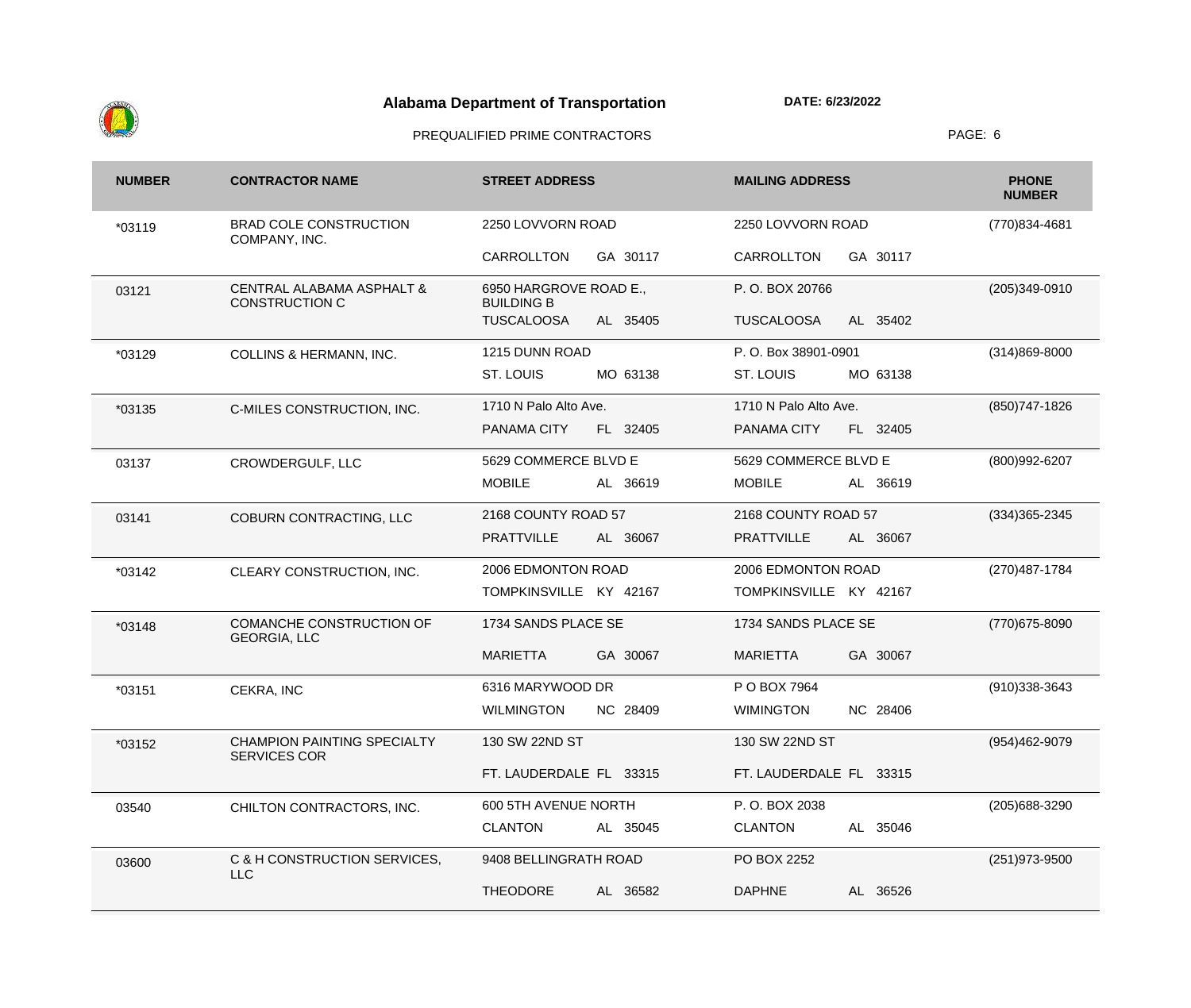

| <b>NUMBER</b> | <b>CONTRACTOR NAME</b>                                    | <b>STREET ADDRESS</b>               | <b>MAILING ADDRESS</b>              | <b>PHONE</b><br><b>NUMBER</b> |
|---------------|-----------------------------------------------------------|-------------------------------------|-------------------------------------|-------------------------------|
| 03612         | CTS EXCAVATIONS, LLC                                      | 1238 PORTER ROAD                    | 1238 PORTER ROAD                    | (256) 574-2596                |
|               |                                                           | <b>SCOTTSBORO</b><br>AL 35768       | <b>SCOTTSBORO</b><br>AL 35768       |                               |
| *03706        | CB&A CONSTRUCTION, LLC.                                   | 300 CAHABA PARK CIRCLE SUITE<br>220 | 300 CAHABA PARK CIRCLE SUITE<br>220 | $(205)995 - 6163$             |
|               |                                                           | <b>BIRMINGHAM</b><br>AL 35242       | <b>BIRMINGHAM</b><br>AL 35242       |                               |
| *04013        | DUNN CONSTRUCTION COMPANY,<br>INC.                        | 3905 MESSER AIRPORT HWY             | P.O. DRAWER 11967                   | (205)510-0252                 |
|               |                                                           | <b>BIRMINGHAM</b><br>AL 35222       | AL 35202<br><b>BIRMINGHAM</b>       |                               |
| 04016         | D & J ENTERPRISES, INC.                                   | 3495 LEE RD.10                      | 3495 LEE RD.10                      | $(334)821 - 8205$             |
|               |                                                           | <b>AUBURN</b><br>AL 36832-8040      | <b>AUBURN</b><br>AL 36832-8040      |                               |
| *04038        | THE DAVEY TREE EXPERT<br><b>COMPANY</b>                   | 1500 NORTH MANTUA STREET            | P.O. BOX 5193                       | (330) 673-9511                |
|               |                                                           | <b>KENT</b><br>OH 44240             | <b>KENT</b><br>OH 44240-5193        |                               |
| *04046        | DUNN ROADBUILDERS, L.L.C.                                 | 411 WEST OAK STREET                 | P.O. DRAWER 6560                    | (601)369-0822                 |
|               |                                                           | <b>LAUREL</b><br>MS 39440           | <b>LAUREL</b><br>MS 39441-6560      |                               |
| *04052        | DEMENT CONSTRUCTION<br>COMPANY., LLC                      | 96 SMITH LANE                       | P O BOX 1812                        | (731) 424-6306                |
|               |                                                           | <b>JACKSON</b><br>TN 38301          | <b>JACKSON</b><br>TN 38302          |                               |
| 04061         | <b>DUBOSE CONSTRUCTION</b><br>COMPANY, LLC                | 11070 HIGHWAY 80 EAST               | P.O. BOX 117                        | $(334)215-1977$               |
|               |                                                           | MT. MEIGS<br>AL 36057               | MT. MEIGS<br>AL 36057               |                               |
| *04074        | ESW COMPANY, INC.                                         | 840 PATCHEN RD                      | 840 PATCHEN RD                      | (419) 691-8651                |
|               |                                                           | <b>OREGON</b><br>OH 43616           | <b>OREGON</b><br>OH 43616           |                               |
| 04076         | DOMINION CONSTRUCTION<br>COMPANY, INC.                    | 10855 HIGHWAY 82 EAST               | P.O. BOX 70                         | $(205)342 - 2030$             |
|               |                                                           | <b>DUNCANVILLE</b><br>AL 35456      | <b>DUNCANVILLE</b><br>AL 35456      |                               |
| *04080        | <b>VULCAN MATERIALS ASPHALT AND</b><br><b>CONSTRUCTIO</b> | 401 GREEN VALLEY ROAD               | 401 GREEN VALLEY ROAD               | (256) 547-6386                |
|               |                                                           | <b>GLENCOE</b><br>AL 35905          | AL 77305<br><b>GLENCOE</b>          |                               |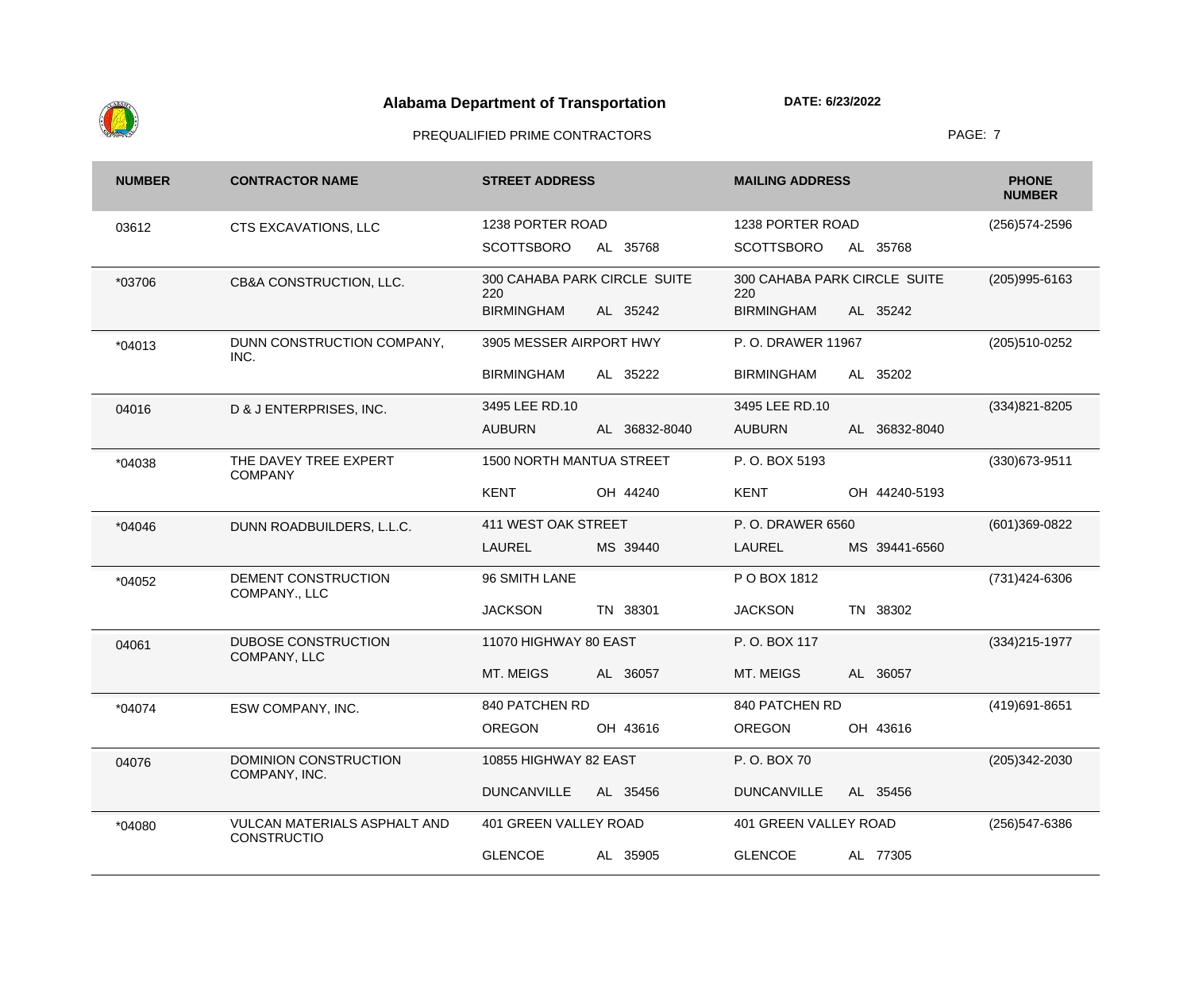

| <b>NUMBER</b> | <b>CONTRACTOR NAME</b>                           | <b>STREET ADDRESS</b>           |               | <b>MAILING ADDRESS</b>          |               | <b>PHONE</b><br><b>NUMBER</b> |
|---------------|--------------------------------------------------|---------------------------------|---------------|---------------------------------|---------------|-------------------------------|
| 05002         | EAST ALABAMA PAVING COMPANY,<br>INC.             | 11 OLD COLUMBUS ROAD            |               | P.O. BOX 2630                   |               | (334) 749-9303                |
|               |                                                  | <b>OPELIKA</b>                  | AL 36804      | <b>OPELIKA</b>                  | AL 36803      |                               |
| *05009        | EUTAW CONSTRUCTION COMPANY,<br>INC.              | 110 WEISENBERGER RD             |               | P.O. BOX 2482                   |               | (601) 855-7474                |
|               |                                                  | <b>MADISON</b>                  | MS 39110      | <b>MADISON</b>                  | MS 39130      |                               |
| 05024         | <b>GARY INGRAM GRADING &amp; PAVING,</b><br>INC. | 1767 GRIFFIN SHOALS ROAD        |               | 1767 GRIFFIN SHOALS ROAD        |               | (256) 825-6878                |
|               |                                                  | <b>DADEVILLE</b>                | AL 36853      | <b>DADEVILLE</b>                | AL 36853      |                               |
| *05038        | ELITE INDUSTRIAL PAINTING, INC.                  | 1505 SAVANNAH AVE               |               | 1505 SAVANNAH AVE               |               | (727)940-6001                 |
|               |                                                  | <b>TARPON</b><br><b>SPRINGS</b> | FL 34689      | <b>TARPON</b><br><b>SPRINGS</b> | FL 34689      |                               |
| *05043        | RENE WEST, INC.                                  | 1436 EAST OLIVE ROAD            |               | 1436 EAST OLIVE ROAD            |               | (850) 478-2312                |
|               |                                                  | PENSACOLA                       | FL 32514      | <b>PENSACOLA</b>                | FL 32514      |                               |
| *05562        | EURO PAINT, LLC                                  | 819 McCARTNEY ROAD - UNIT 3     |               | 819 McCARTNEY ROAD - UNIT 3     |               | (330) 536-6476                |
|               |                                                  | YOUNGSTOWN, OH 44505            |               | YOUNGSTOWN                      | OH 44505      |                               |
| 06001         | F & W CONSTRUCTION COMPANY,<br>INC.              | 947 COUNTY RD 18                |               | P.O. BOX 1549                   |               | (334) 299-3502                |
|               |                                                  | <b>OZARK</b>                    | AL 36360      | <b>OZARK</b>                    | AL 36361      |                               |
| *06011        | FORD CONSTRUCTION COMPANY                        | 1311 EAST COURT STREET          |               | P.O. BOX 527                    |               | (731) 285-5185                |
|               |                                                  | <b>DYERSBURG</b>                | TN 38025      | <b>DYERSBURG</b>                | TN 38025      |                               |
| *06033        | FLAME ON, INC.                                   | 12632 WAGNER ROAD               |               | 12632 WAGNER ROAD               |               | (425)397-7039                 |
|               |                                                  | <b>MONROE</b>                   | WA 98272-9732 | <b>MONROE</b>                   | WA 98272-9732 |                               |
| 06034         | FORESTRY ENVIRONMENTAL<br>SERVICES, INC.         | 2871 ACTON ROAD, SUITE 222      |               | P.O. BOX 380185                 |               | (205) 296-6799                |
|               |                                                  | <b>BIRMINGHAM</b>               | AL 35243      | <b>BIRMINGHAM</b>               | AL 35238      |                               |
| 06050         | FORSYTH BUILDING COMPANY, INC                    | 456 JONES ROAD                  |               | P O BOX 1147                    |               | (256)835-0033                 |
|               |                                                  | <b>ANNISTON</b>                 | AL 36207      | <b>ANNISTON</b>                 | AL 36202      |                               |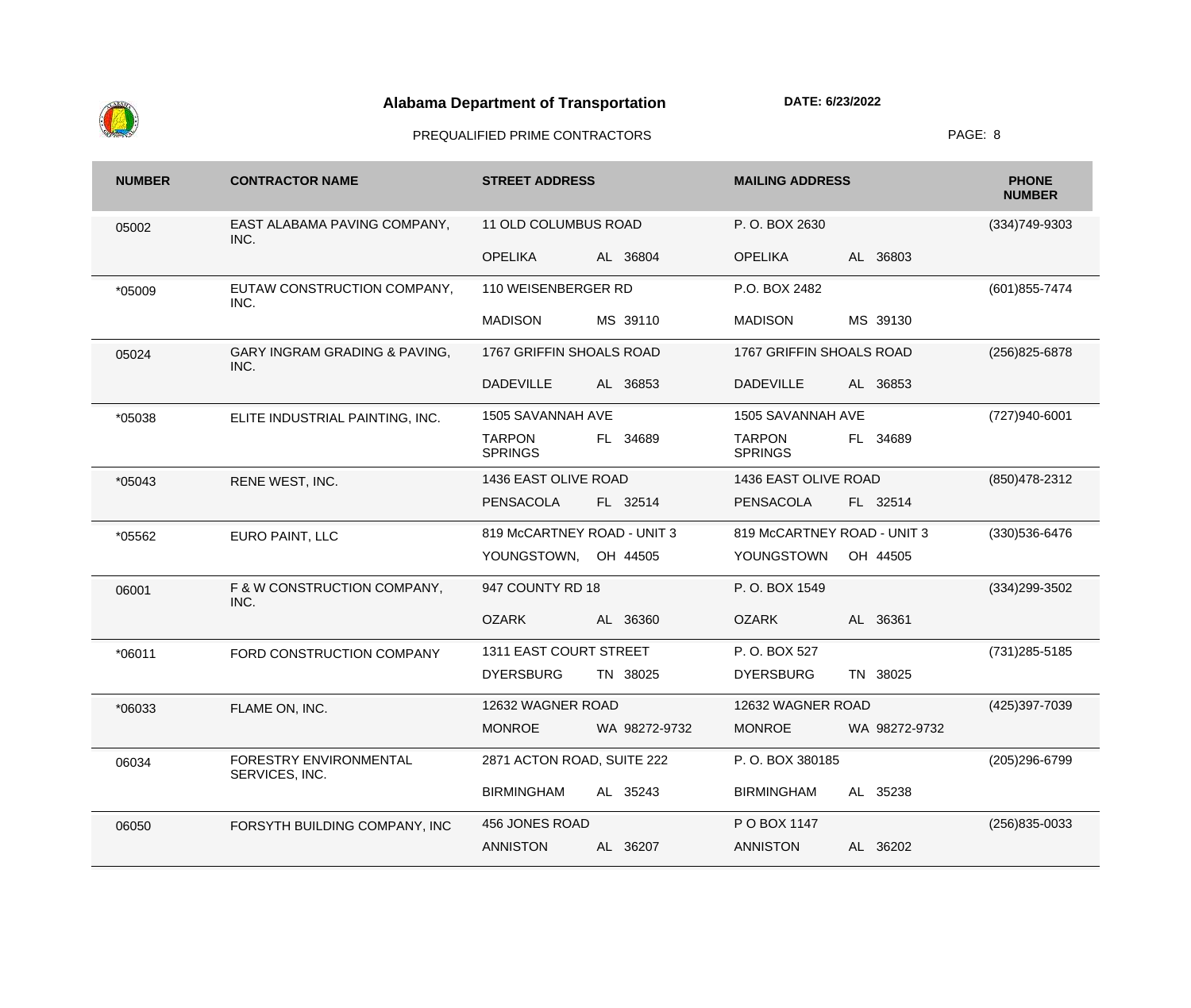

| <b>NUMBER</b> | <b>CONTRACTOR NAME</b>                               | <b>STREET ADDRESS</b>               | <b>MAILING ADDRESS</b>                               | <b>PHONE</b><br><b>NUMBER</b> |
|---------------|------------------------------------------------------|-------------------------------------|------------------------------------------------------|-------------------------------|
| 07001         | S. A. GRAHAM COMPANY, INC.                           | 6965 US HIGHWAY 231                 | P.O. BOX 726                                         | $(334)735 - 2362$             |
|               |                                                      | <b>BRUNDIDGE</b><br>AL 36010        | <b>BRUNDIDGE</b><br>AL 36010                         |                               |
| 07011         | <b>GROUT, INCORPORATED</b>                           | 8782 COUNTY ROAD 26                 | 8782 COUNTY ROAD 26                                  | $(334)288-1078$               |
|               |                                                      | <b>HOPE HULL</b><br>AL 36043        | HOPE HULL<br>AL 36043                                |                               |
| *07023        | <b>GREAT LAKES DREDGE &amp; DOCK</b><br>COMPANY, LLC | 9811 KATY FREEWAY                   | 9811 KATY FREEWAY                                    | (630) 574-2955                |
|               |                                                      | <b>HOUSTON</b><br>TX 77024          | <b>HOUSTON</b><br>TX 77024                           |                               |
| *07033        | <b>GRANITE CONSTRUCTION</b><br>COMPANY, INC.         | 585 WEST BEACH STREET               | P.O. BOX 50085                                       | $(831)724 - 1011$             |
|               |                                                      | <b>WATSONVILLE</b><br>CA 95076-0000 | <b>WATSONVILLE</b><br>CA 95077-5085                  |                               |
| 07044         | GFC CONSTRUCTION, INC.                               | 10474 HIGHWAY. 82 E                 | P.O. BOX 87                                          | (205) 758-1948                |
|               |                                                      | <b>DUNCANVILLE</b><br>AL 35456      | <b>DUNCANVILLE</b><br>AL 35456                       |                               |
| 07048         | <b>GLASGOW CONSTRUCTION CO.,</b><br>INC.             | 521 GLASGOW LOOP                    | 521 GLASGOW LOOP                                     | $(205)468 - 2252$             |
|               |                                                      | <b>GUIN</b><br>AL 35563             | <b>GUIN</b><br>AL 35563                              |                               |
| *07069        | GULF COAST CONTRACTING, LLC                          | 4125 LOUIS AVENUE                   | P.O. BOX 2178                                        | (727) 938-6081                |
|               |                                                      | <b>HOLIDAY</b><br>FL 34691          | <b>TARPON</b><br>34688-2178<br>FL.<br><b>SPRINGS</b> |                               |
| *07071        | GIBSON & ASSOCIATES, INC.                            | 11210 RYLIECREST DR                 | P.O. BOX 800579                                      | $(972)557-1199$               |
|               |                                                      | BALCH SPRINGS TX 75180              | BALCH SPRINGS TX 75180-0579                          |                               |
| 07076         | GILLIS CONSTRUCTION, INC.                            | 9823 SMITHFIELD FARMS RD            | 9823 SMITHFIELD FARMS RD                             | (251) 580-0070                |
|               |                                                      | <b>BAY MINETTE</b><br>AL 36507      | <b>BAY MINETTE</b><br>AL 36507                       |                               |
| *07077        | <b>GREGORY CONSTRUCTION</b><br>SERVICES, INC.        | <b>1447 INDUSTRIAL PARK ROAD</b>    | P.O. BOX 1464                                        | (662) 328-2225                |
|               |                                                      | <b>COLUMBUS</b><br>MS 39701         | MS 39703<br><b>COLUMBUS</b>                          |                               |
| 07078         | GARNET ELECTRIC CO., INC.                            | 1615 E. STATE STREET                | 1615 E. STATE STREET                                 | $(256)381 - 4062$             |
|               |                                                      | <b>SHEFFIELD</b><br>AL 35660        | <b>SHEFFIELD</b><br>35660<br>AL                      |                               |
| *07079        | GULF BREEZE LANDSCAPING, LLC                         | 3201 OLD SPANISH TRAIL              | P.O. BOX 347                                         | (228) 497-3356                |
|               |                                                      | <b>GAUTIER</b><br>MS 39553          | <b>GAUTIER</b><br>MS 39553                           |                               |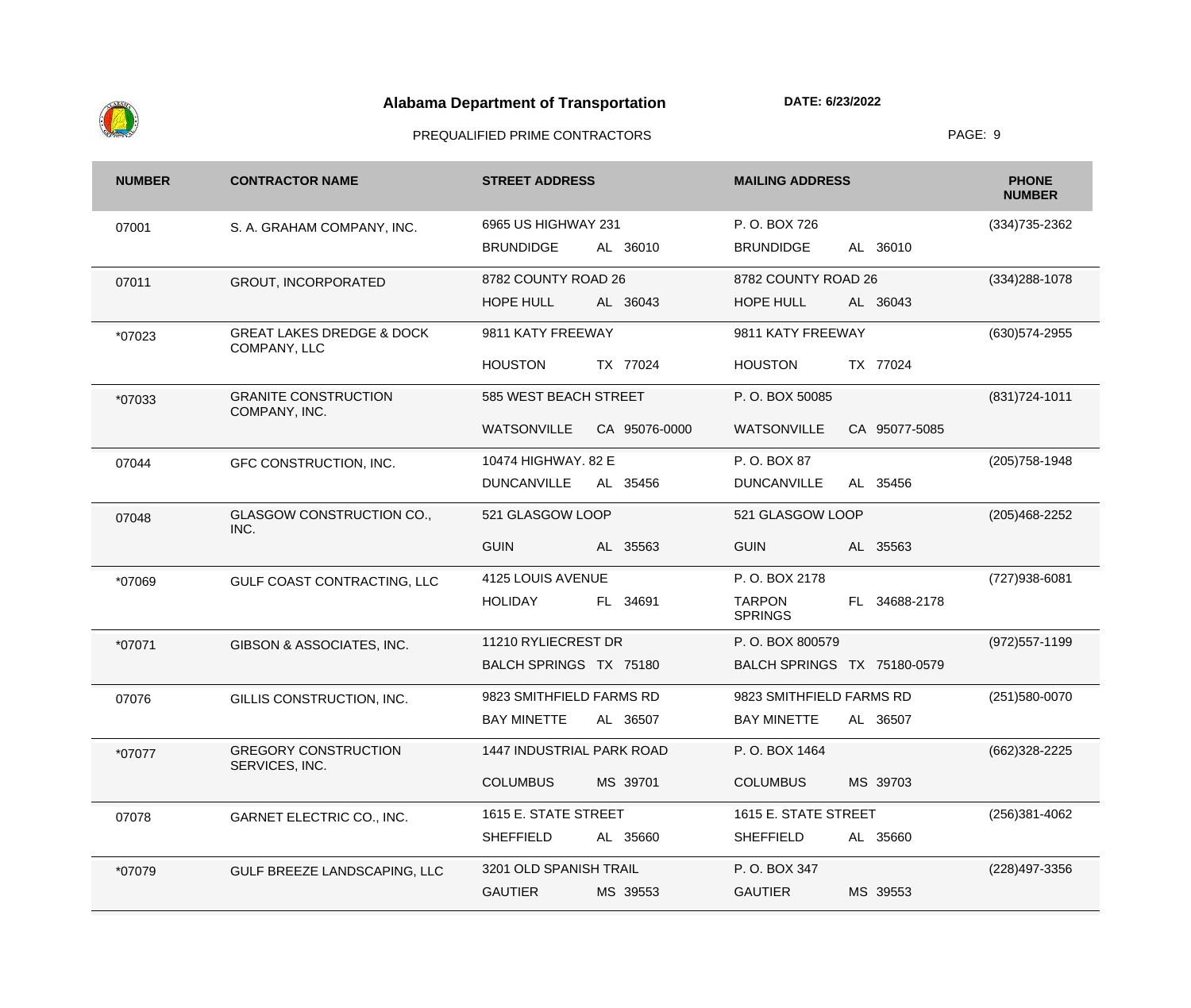

| <b>NUMBER</b> | <b>CONTRACTOR NAME</b>                               | <b>STREET ADDRESS</b>          | <b>MAILING ADDRESS</b>        | <b>PHONE</b><br><b>NUMBER</b> |
|---------------|------------------------------------------------------|--------------------------------|-------------------------------|-------------------------------|
| 07083         | <b>GRAYSON CARTER &amp; SON</b><br>CONTRACTING, INC. | 146 ROY LONG ROAD WEST         | P O BOX 1069                  | (256) 233-3260                |
|               |                                                      | AL 35611<br><b>ATHENS</b>      | AL 35612<br><b>ATHENS</b>     |                               |
| 07589         | GILLESPIE CONSTRUCTION, LLC                          | 4565 HIGHWAY 5                 | 4565 HIGHWAY 5                | (205)302-3344                 |
|               |                                                      | <b>JASPER</b><br>AL 35503      | <b>JASPER</b><br>AL 35503     |                               |
| 07597         | GLOBAL MANAGEMENT GROUP, INC.                        | 948 SOUTH MAIN STREET          | P.O. BOX 19731                | $(205)261 - 1163$             |
|               |                                                      | <b>GRAYSVILLE</b><br>AL 35073  | <b>BIRMINGHAM</b><br>AL 35219 |                               |
| 08002         | H & H ELECTRIC COMPANY, INC.                         | 13580 CELESTE ROAD             | P.O. BOX 461                  | (251) 675-5494                |
|               |                                                      | <b>CHUNCHULA</b><br>AL 36571   | SARALAND<br>AL 36571          |                               |
| 08017         | H & L CONSTRUCTION, INC.                             | 20 HENDERSON HIGHWAY           | P.O. BOX 1025                 | $(334)566 - 4541$             |
|               |                                                      | <b>TROY</b><br>AL 36079-0000   | <b>TROY</b><br>AL 36081       |                               |
| *08038        | H. G. HARDERS & SON, INC.                            | 5521 EAST HIGHWAY 98           | 5521 EAST HIGHWAY 98          | (850) 874-1500                |
|               |                                                      | PANAMA CITY<br>FL 32404-0000   | PANAMA CITY<br>FL 32404-0000  |                               |
| 08053         | HALL-TAYLOR CONSTRUCTION CO.,<br>INC.                | 4703 FOSTERS INDUSTRIAL LANE   | 4703 FOSTERS INDUSTRIAL LANE  | (205) 758-8265                |
|               |                                                      | <b>TUSCALOOSA</b><br>AL 35401  | <b>TUSCALOOSA</b><br>AL 35401 |                               |
| 08078         | HOLMES II EXCAVATION, INC.                           | 46300 ALABAMA HIGHWAY 21       | 46300 ALABAMA HIGHWAY 21      | (256)831-9545                 |
|               |                                                      | <b>MUNFORD</b><br>AL 36268     | AL 36268<br><b>MUNFORD</b>    |                               |
| 08086         | HIGHWAY MANAGEMENT SYSTEMS,<br>INC.                  | 1110 HIGHWAY 31 SOUTH          | 1110 HIGHWAY 31 SOUTH         | $(205)663 - 1511$             |
|               |                                                      | <b>CALERA</b><br>AL 35040      | CALERA<br>AL 35040            |                               |
| 08089         | HUTCHESON CONSTRUCTION CO.,<br>INC.                  | 4909 PLAZA DRIVE               | P.O. BOX 11053                | (334) 288-3540                |
|               |                                                      | <b>MONTGOMERY</b><br>AL 36116  | <b>MONTGOMERY</b><br>AL 36111 |                               |
| 08099         | HARWELL AND COMPANY, LLC                             | 2390 RAYMOND TANNER ROAD       | P.O. BOX 2625                 | (251)680-0995                 |
|               |                                                      | <b>SEMMES</b><br>AL 36575-7090 | AL 36575<br><b>SEMMES</b>     |                               |
| *08101        | HI-WAY PAVING, INC                                   | 4343 WEAVER COURT NORTH        | P O BOX 550                   | (614) 876-1700                |
|               |                                                      | <b>HILLIEARD</b><br>OH 43026   | <b>HILLIARD</b><br>OH 43026   |                               |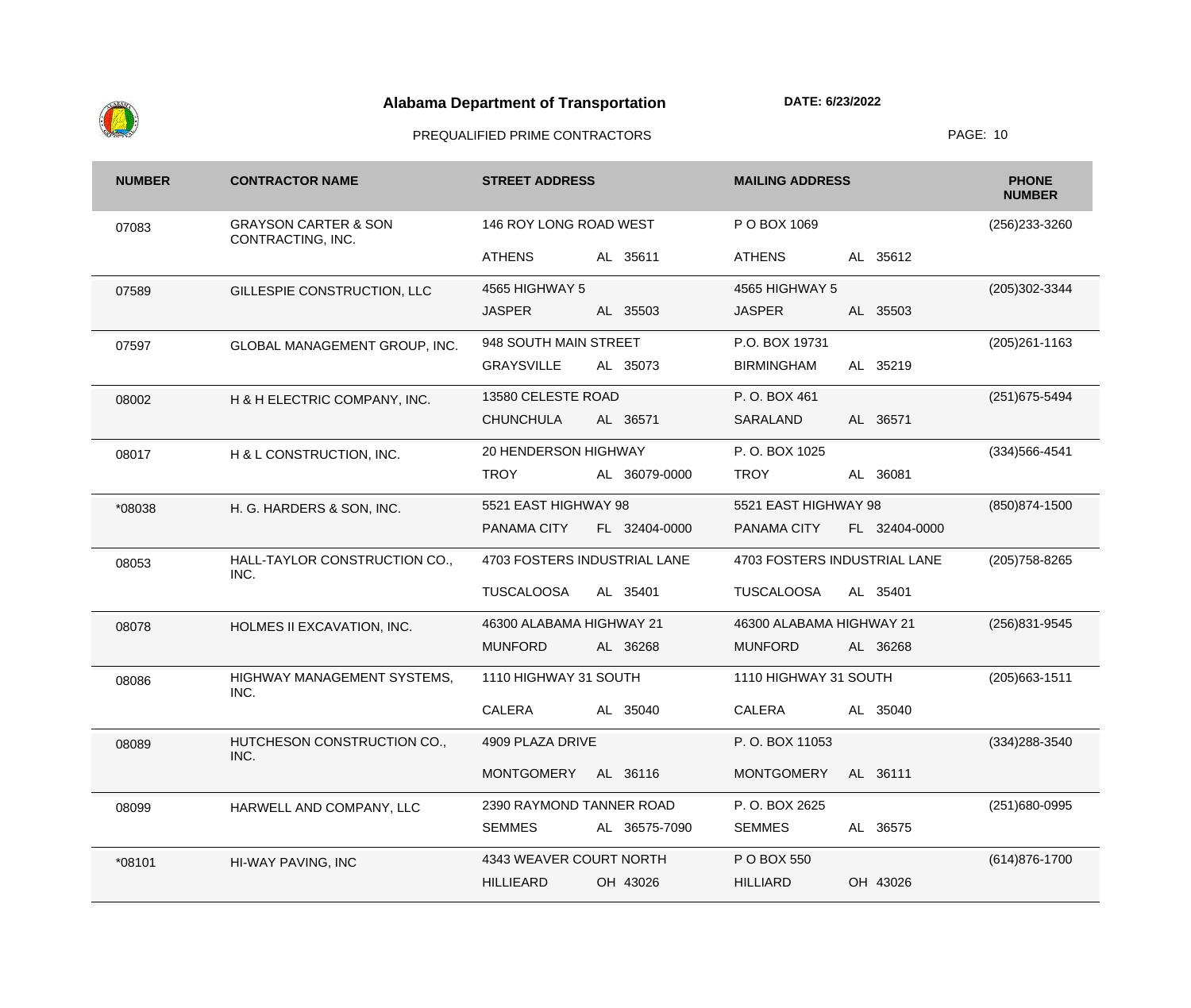

| <b>NUMBER</b> | <b>CONTRACTOR NAME</b>                            | <b>STREET ADDRESS</b>                               | <b>MAILING ADDRESS</b>                              | <b>PHONE</b><br><b>NUMBER</b> |
|---------------|---------------------------------------------------|-----------------------------------------------------|-----------------------------------------------------|-------------------------------|
| 08588         | HCL CONTRACTING, LLC                              | 8245 CRARY AVENUE                                   | P O BOX 1245                                        | $(251)463-0331$               |
|               |                                                   | AL 36575<br><b>SEMMES</b>                           | AL 36575<br><b>SEMMES</b>                           |                               |
| *09027        | <b>INTERSTATE SEALANT &amp;</b><br>CONCRETE, INC. | S40 W24211 ROCKWOOD WAY                             | S40 W24211 ROCKWOOD WAY                             | (262) 547-6316                |
|               |                                                   | WI 53189<br><b>WAUKESHA</b>                         | <b>WAUKESHA</b><br>WI 53189                         |                               |
| 09028         | <b>IKAROS, LLC</b>                                | 8501 NEW WATERMELON RD.                             | P.O. BOX 2692                                       | $(205)333 - 8500$             |
|               |                                                   | <b>TUSCALOOSA</b><br>AL 35406                       | <b>TUSCALOOSA</b><br>AL 35403                       |                               |
| *09030        | INTERNATIONAL RIGGING GROUP,<br><b>LLC</b>        | 955 E. MARTIN LUTHER KING JR. DR.<br><b>SUITE E</b> | 955 E. MARTIN LUTHER KING JR. DR.<br><b>SUITE E</b> | (727) 938-6557                |
|               |                                                   | <b>TARPON</b><br>FL 34689<br><b>SPRINGS</b>         | <b>TARPON</b><br>FL 34689<br><b>SPRINGS</b>         |                               |
| *09032        | <b>INLINE, LLC</b>                                | 5535 BUSINESS PARKWAY                               | 5535 BUSINESS PARKWAY                               | $(251)341 - 7542$             |
|               |                                                   | <b>THEODORE</b><br>AL 36582                         | <b>THEODORE</b><br>AL 36582                         |                               |
| *09515        | IVS HYDRO, INC.                                   | 15903 EMERSON AVE                                   | <b>PO BOX 245</b>                                   | $(304)464 - 4340$             |
|               |                                                   | <b>WAVERLY</b><br>WV 26184                          | WAVERLY<br>WV 26184-0245                            |                               |
| *10003        | JENSEN CONSTRUCTION CO., INC.                     | 5550 NE 22ND STREET                                 | P.O. BOX 3345                                       | $(515)266 - 5173$             |
|               |                                                   | <b>DES MOINES</b><br>IA 50313                       | 50316<br><b>DES MOINES</b><br>IA                    |                               |
| 10013         | JORDAN PILE DRIVING, INC.                         | 301 N. WATER ST.                                    | P. O. DRAWER 3004                                   | (251)433-6969                 |
|               |                                                   | <b>MOBILE</b><br>AL 36602                           | <b>MOBILE</b><br>AL 36652                           |                               |
| *10036        | JAMES CONSTRUCTION GROUP,<br><b>LLC</b>           | 222 PENNBRIGHT DR                                   | 222 PENNBRIGHT DR                                   | (281) 716-8491                |
|               |                                                   | <b>HOUSTON</b><br>TX 77090                          | <b>HOUSTON</b><br>TX 77090                          |                               |
| *10044        | J.D. JAMES, INC.                                  | 1586 SEVEN BRIDGES ROAD                             | 1586 SEVEN BRIDGES ROAD                             | (850)997-8585                 |
|               |                                                   | <b>MONTICELLO</b><br>FL 32344                       | <b>MONTICELLO</b><br>FL 32344                       |                               |
| *10046        | JOHNSON BROS. CORPORATION, A<br>SOUTHLAND C       | 1100 KUBOTA DRIVE.                                  | 1100 KUBOTA DRIVE.                                  | (817) 293-4263                |
|               |                                                   | <b>GRAPEVINE</b><br>TX 76051                        | TX 76051<br><b>GRAPEVINE</b>                        |                               |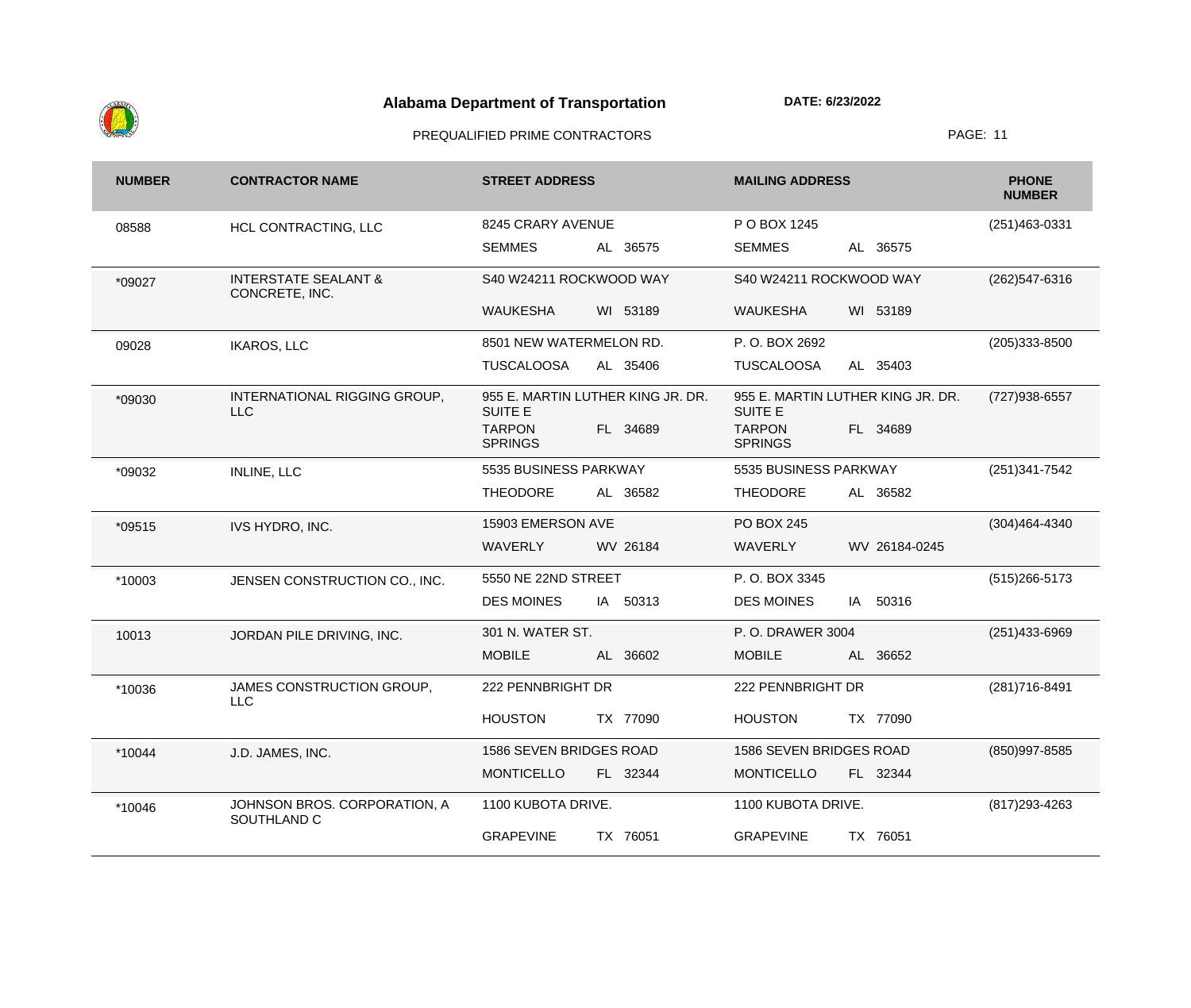

| <b>NUMBER</b> | <b>CONTRACTOR NAME</b>                      | <b>STREET ADDRESS</b>                            | <b>MAILING ADDRESS</b>                           | <b>PHONE</b><br><b>NUMBER</b> |
|---------------|---------------------------------------------|--------------------------------------------------|--------------------------------------------------|-------------------------------|
| *10047        | JONES BROS. CONTRACTORS, LLC                | 1010 PLEASANT GROVE PLACE,<br><b>SUITE 300</b>   | P.O. BOX 1001                                    | $(615)864 - 7388$             |
|               |                                             | MT. JULIET<br>TN 37122                           | TN 37121<br>MT. JULIETT                          |                               |
| *10048        | J. RANCK ELECTRIC, INC.                     | 1993 GOVER PARKWAY                               | 1993 GOVER PARKWAY                               | (989) 775-7393                |
|               |                                             | MT. PLEASANT<br>MI 48858                         | MT. PLEASANT<br>MI<br>48858                      |                               |
| 10051         | J. HUNT ENTERPRISES GEN'L<br>CONTRACTORS, L | 9330 BEN HAMILTON ROAD                           | 9330 BEN HAMILTON ROAD                           | $(251)660-1076$               |
|               |                                             | <b>THEODORE</b><br>AL 36582                      | <b>THEODORE</b><br>AL 36582                      |                               |
| *10054        | <b>JHC CORPORATION</b>                      | <b>15 FRESH BRU DRIVE</b>                        | 1029 PEACHTREE PKWY N #359                       | (770) 487-3258                |
|               |                                             | GA 30263<br><b>NEWNAN</b>                        | PEACHTREE CITY GA 30269                          |                               |
| 10552         | JAMES PAVING COMPANY, LLC                   | <b>451 OVERLOOK TERRACE</b>                      | P.O. BOX 480                                     | $(205)283 - 4818$             |
|               |                                             | <b>HELENA</b><br>AL 35808                        | AL 35124<br>PELHAM                               |                               |
| *11013        | K.V.K. CONTRACTING, INC.                    | 727 WESLEY AVE.                                  | 727 WESLEY AVE.                                  | (727)934-9984                 |
|               |                                             | <b>TARPON</b><br>FL 34689-6757<br><b>SPRINGS</b> | <b>TARPON</b><br>34689<br>FL .<br><b>SPRINGS</b> |                               |
| *11021        | KIEWIT INFRASTRUCTURE SOUTH<br>CO. CORP.    | 450 DIVIDEND DRIVE                               | <b>FINANCIAL REPORTING</b>                       | (770)487-2300                 |
|               |                                             | PEACHTREE CITY GA 30269                          | <b>OMAHA</b><br>NE 68102                         |                               |
| *11022        | INTERSTATE IMPROVEMENT, INC.                | 16871 CANBY AVENUE                               | P.O. BOX 8                                       | (507) 333-2677                |
|               |                                             | <b>FARIBAULT</b><br>MN 55021                     | MN 55021<br><b>FARIBAULT</b>                     |                               |
| *11034        | KEY, LLC                                    | 219 KEY DRIVE                                    | P.O. BOX 590                                     | $(601)898-9892$               |
|               |                                             | MS 39110<br><b>MADISON</b>                       | <b>MADISON</b><br>MS 39130                       |                               |
| *12023        | LIBERTY MAINTENANCE, INC.                   | 777 N. MERIDIAN ROAD                             | 777 N. MERIDIAN ROAD                             | $(330)755 - 7711$             |
|               |                                             | YOUNGSTOWN<br>OH 44509                           | YOUNGSTOWN<br>OH 44509                           |                               |
| *12043        | LOVIN CONTRACTING COMPANY,<br>INC.          | 937 TALLULAH RD.                                 | P.O. BOX 758                                     | (828)479-9462                 |
|               |                                             | NC 28771<br><b>ROBBINSVILLE</b>                  | NC 28771<br><b>ROBBINSVILLE</b>                  |                               |
| *12050        | LAWSON ELECTRIC CO., INC.                   | 409 SPRING STREET                                | 409 SPRING ST                                    | (931) 728-9511                |
|               |                                             | CHATTANOOGA TN 37405                             | CHATTANOOGA<br>TN 37405                          |                               |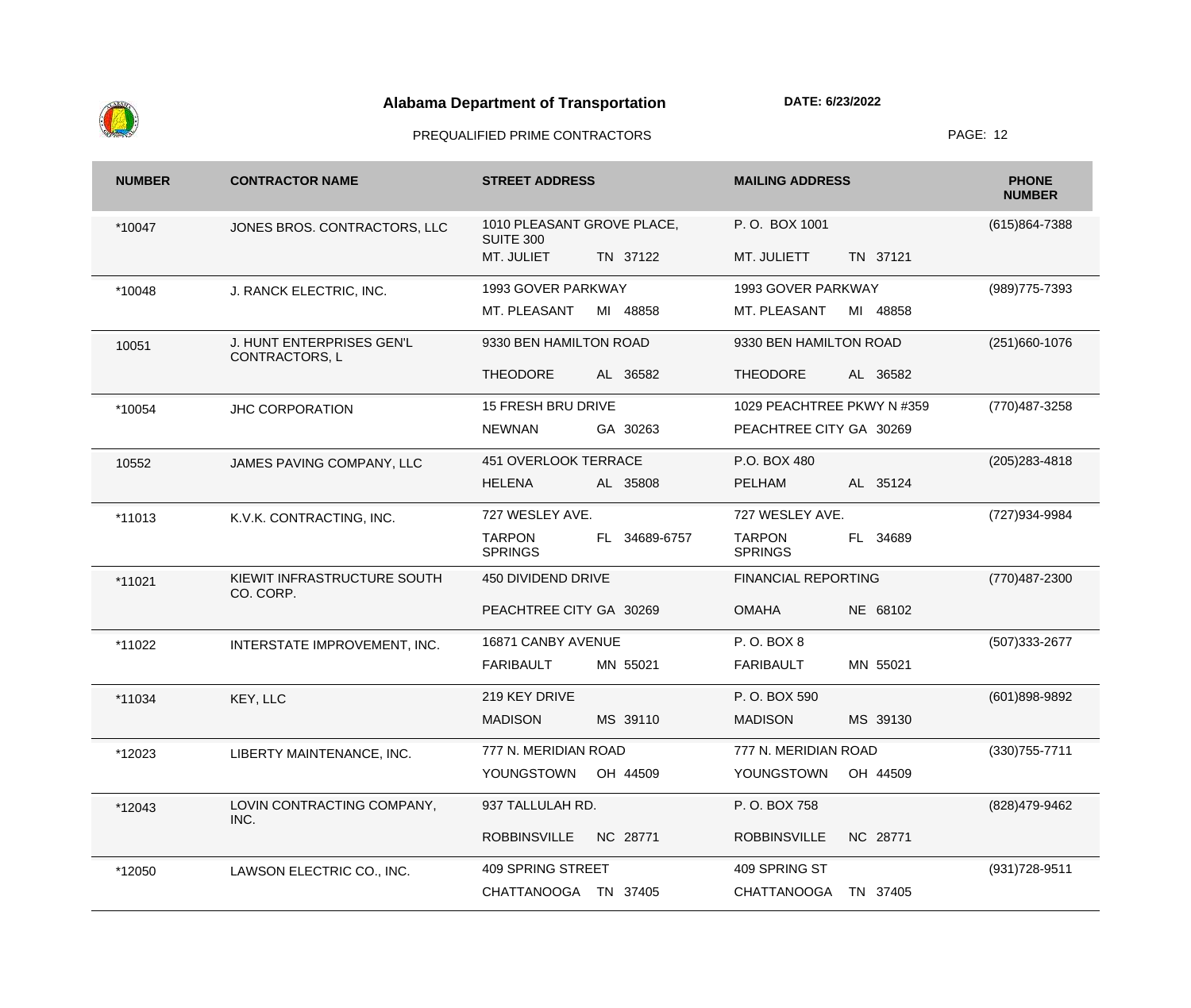

| <b>NUMBER</b> | <b>CONTRACTOR NAME</b>                            | <b>STREET ADDRESS</b>                       | <b>MAILING ADDRESS</b>                      | <b>PHONE</b><br><b>NUMBER</b> |
|---------------|---------------------------------------------------|---------------------------------------------|---------------------------------------------|-------------------------------|
| 12055         | LAMBERT CONTRACTING, LLC                          | 31303 US HIGHWAY 72                         | P.O. BOX 464                                | (256) 599-7141                |
|               |                                                   | <b>HOLLYWOOD</b><br>AL 35752                | <b>HOLLYWOOD</b><br>AL 35752                |                               |
| *12058        | <b>LUMIN8 TRANSPORTATION</b><br>TECHNOLOGIES, LLC | 5920 N. LAMAR ST                            | 5920 N. LAMAR ST                            | $(303)422 - 7985$             |
|               |                                                   | CO 80003<br>ARVADA                          | CO 80003<br>ARVADA                          |                               |
| *12599        | LEGEND PAINTING, INC.                             | 403 TENNEY AVE                              | 403 TENNEY AVE                              | $(330)953 - 3264$             |
|               |                                                   | <b>CAMPBELL</b><br>OH 44405                 | <b>CAMPBELL</b><br>OH 44405                 |                               |
| 13004         | MILLER & MILLER, INC.                             | 2106 MILLER FERRY WAY                       | 2106 MILLER FERRY WAY                       | (256) 882-6200                |
|               |                                                   | <b>HUNTSVILLE</b><br>AL 35801               | <b>HUNTSVILLE</b><br>AL 35801               |                               |
| *13005        | C. W. MATTHEWS CONTRACTING<br>CO., INC.           | 1600 KENVIEW DRIVE                          | <b>P.O. DRAWER 970</b>                      | (770) 422-7520                |
|               |                                                   | <b>MARIETTA</b><br>GA 30060                 | GA 30061-0000<br><b>MARIETTA</b>            |                               |
| 13008         | MOBILE ASPHALT COMPANY, LLC                       | 3151 HAMILTON BOULEVARD                     | P.O. BOX 190279                             | $(251)408-0770$               |
|               |                                                   | <b>THEODORE</b><br>AL 36582                 | <b>MOBILE</b><br>AL 36619                   |                               |
| 13021         | MURPHREE BRIDGE CORPORATION                       | 1627 COUNTY ROAD 1149                       | 1627 COUNTY ROAD 1149                       | $(334)566 - 0756$             |
|               |                                                   | <b>TROY</b><br>AL 36079                     | <b>TROY</b><br>AL 36079                     |                               |
| *13023        | <b>MASSMAN CONSTRUCTION</b><br><b>COMPANY</b>     | 4400 W. 109th ST., SUITE 300                | 4400 W. 109th St., STE 300                  | (913)291-2600                 |
|               |                                                   | OVERLAND PARK KS 66211-1319                 | OVERLAND PARK KS 66211-1319                 |                               |
| *13089        | J. L. MCCOOL CONTRACTORS, INC.                    | 11700 HWY. 613                              | P.O. BOX 1765                               | (228) 769-9771                |
|               |                                                   | <b>MOSS POINT</b><br>MS 39562               | <b>PASCAGOULA</b><br>MS 39568-1765          |                               |
| *13090        | M & J CONST CO OF PINELLAS<br>COUNTY, INC.        | 809 S. SAFFORD AVENUE                       | 809 S. SAFFORD AVENUE                       | (727) 938-6478                |
|               |                                                   | <b>TARPON</b><br>FL 34689<br><b>SPRINGS</b> | <b>TARPON</b><br>FL 34689<br><b>SPRINGS</b> |                               |
| 13092         | MCCLAIN CONTRACTING COMPANY,<br>INC.              | 18229 MOORE ROAD                            | 18229 MOORE ROAD                            | $(334)222 - 4388$             |
|               |                                                   | <b>ANDALUSIA</b><br>AL 36420                | <b>ANDALUSIA</b><br>AL 36420                |                               |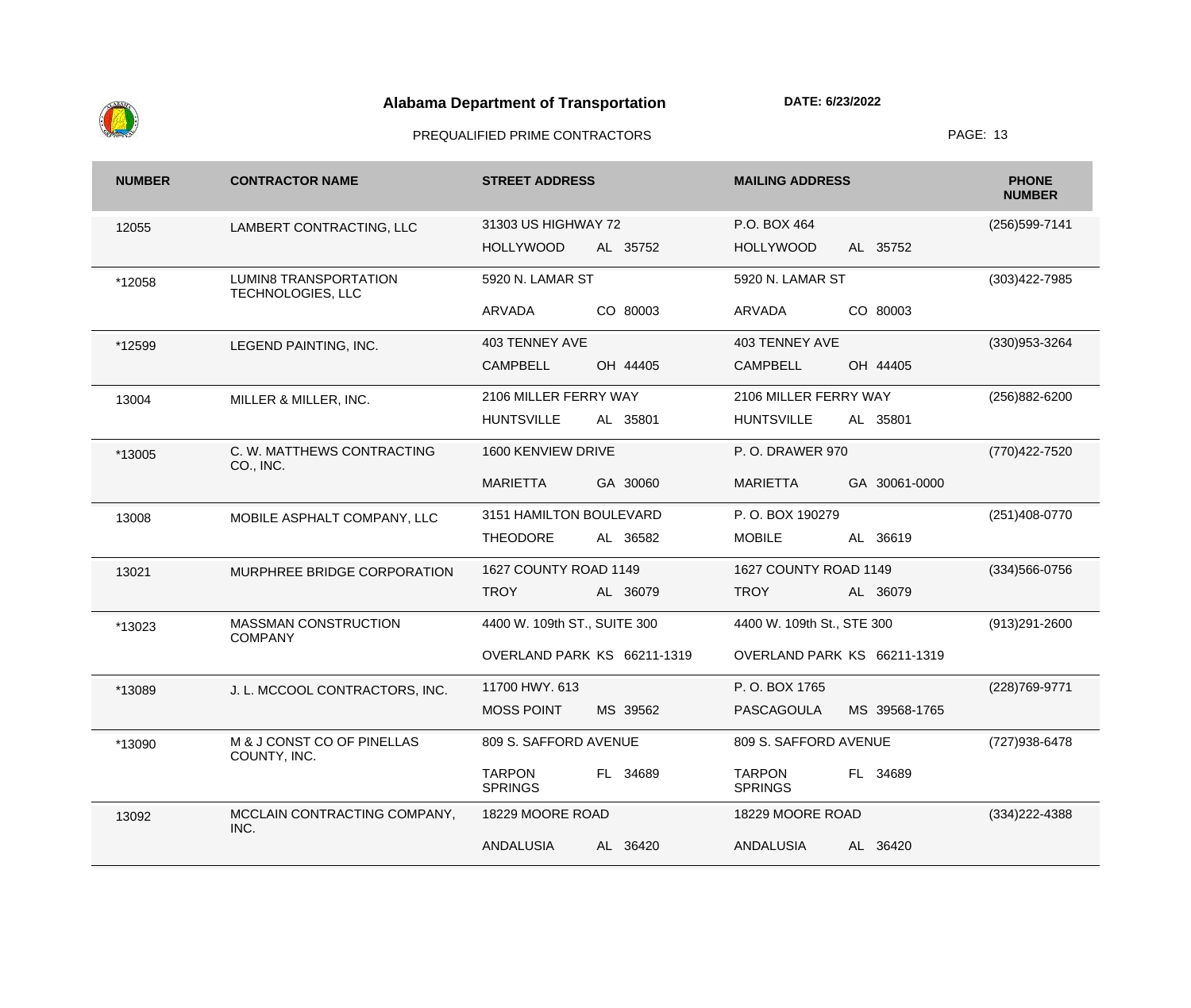

| <b>NUMBER</b> | <b>CONTRACTOR NAME</b>                   | <b>STREET ADDRESS</b>           |               | <b>MAILING ADDRESS</b>          |          | <b>PHONE</b><br><b>NUMBER</b> |
|---------------|------------------------------------------|---------------------------------|---------------|---------------------------------|----------|-------------------------------|
| 13093         | MCDONALD CONSTRUCTION CO.,<br>INC.       | 10790 HIGHWAY 82                |               | 10790 HIGHWAY 82                |          | (334) 738-8800                |
|               |                                          | UNION SPRINGS AL 36089          |               | UNION SPRINGS AL 36089          |          |                               |
| 13096         | ROTHEL MOODY CONTRACTING,<br>INC.        | 25552 HIGHWAY 84 WEST           |               | P.O. BOX 14                     |          | (334) 493 - 7832              |
|               |                                          | <b>OPP</b>                      | AL 36467      | <b>OPP</b>                      | AL 36467 |                               |
| 13100         | MANNING CONSTRUCTION, LLC                | 5440 COUNTY ROAD 490            |               | 5440 COUNTY ROAD 490            |          | (256) 735-4435                |
|               |                                          | <b>HANCEVILLE</b>               | AL 35077      | <b>HANCEVILLE</b>               | AL 35077 |                               |
| 13102         | MOODY'S ELECTRIC, INC.                   | 40150 STATE HIGHWAY 59          |               | P.O. BOX 1715                   |          | (251) 202-8025                |
|               |                                          | <b>BAY MINETTE</b>              | AL 36507      | <b>BAY MINETTE</b>              | AL 36507 |                               |
| 13109         | MSE BUILDING COMPANY, INC.               | 5500 DERBY DRIVE                |               | P.O. BOX 125                    |          | $(205)833 - 9010$             |
|               |                                          | <b>BIRMINGHAM</b>               | AL 35210      | <b>ALTON</b>                    | AL 35015 |                               |
| *13121        | THE MILLER PAVING GROUP, INC.            | 1715 NOLAN COURT                |               | 1715 NOLAN COURT                |          | (770)968-9100                 |
|               |                                          | <b>MORROW</b>                   | GA 30260      | <b>MORROW</b>                   | GA 30260 |                               |
| *13122        | McCOY GRADING, INC.                      | 450 CALLAWAY ROAD               |               | 450 CALLAWAY ROAD               |          | (706) 672-2690                |
|               |                                          | <b>GREENVILLE</b>               | GA 30222      | <b>GREENVILLE</b>               | GA 30222 |                               |
| 13125         | MCINNIS CONSTRUCTION, LLC                | 203 INVESTMENT LANE             |               | P.O. BOX 730                    |          | $(251)378 - 2660$             |
|               |                                          | <b>SUMMERDALE</b>               | AL 36580-9998 | <b>SUMMERDALE</b>               | AL 36580 |                               |
| *13130        | MONOKO, LLC                              | 760 BAYSHORE DRIVE              |               | 760 BAYSHORE DRIVE              |          | (727)940-3244                 |
|               |                                          | <b>TARPON</b><br><b>SPRINGS</b> | FL 34689      | <b>TARPON</b><br><b>SPRINGS</b> | FL 34689 |                               |
| *13131        | MORGAN CORP. OF SOUTH<br><b>CAROLINA</b> | 1800 E. MAIN ST.                |               | P.O. BOX 3555                   |          | (864) 433-8800                |
|               |                                          | <b>DUNCAN</b>                   | SC 29334      | SPARTANBURG                     | SC 29304 |                               |
| 13132         | MARSHALL DESIGN-BUILD, LLC               | 4437 ATLANTA HWY                |               | 4437 ATLANTA HWY                |          | (334) 277-8820                |
|               |                                          | MONTGOMERY AL 36109             |               | <b>MONTGOMERY</b>               | AL 36109 |                               |
| *13133        | CENTURY CONSTRUCTION GROUP,<br>INC.      | 705 ROBERT E. LEE DRIVE         |               | P.O. BOX 1366                   |          | (662)844-3331                 |
|               |                                          | <b>TUPELO</b>                   | MS 38801      | <b>TUPELO</b>                   | MS 38802 |                               |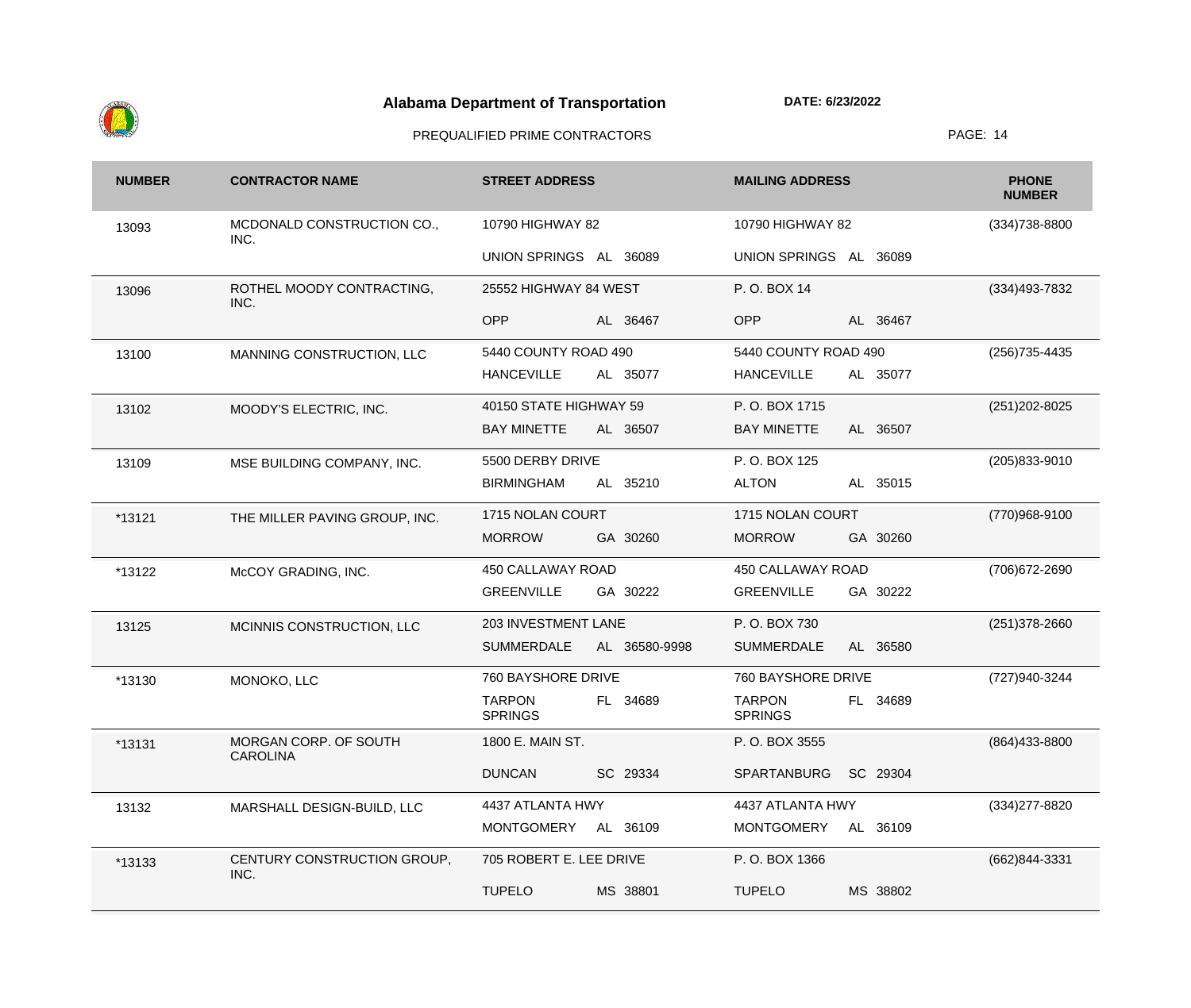

| <b>NUMBER</b> | <b>CONTRACTOR NAME</b>                     | <b>STREET ADDRESS</b>              | <b>MAILING ADDRESS</b>             | <b>PHONE</b><br><b>NUMBER</b> |
|---------------|--------------------------------------------|------------------------------------|------------------------------------|-------------------------------|
| *13134        | MASSANA CONSTRUCTION, INC.                 | 115 HOWELL ROAD                    | 115 HOWELL ROAD                    | (770) 632-2081                |
|               |                                            | <b>TYRONE</b><br>GA 30290          | <b>TYRONE</b><br>GA 30290          |                               |
| 13135         | MLMD, LLC                                  | 276 POINT ROAD                     | 276 POINT ROAD                     | (256)710-5809                 |
|               |                                            | MUSCLE SHOALS AL 35661             | MUSCLE SHOALS AL 35661             |                               |
| 13136         | MITCHELL'S CONTRACTING<br>SERVICE, INC.    | 17721 ALABAMA HIGHWAY 5            | P.O. BOX 187                       | (334) 225-4678                |
|               |                                            | <b>CATHERINE</b><br>AL 36728       | <b>CATHERINE</b><br>AL 36728       |                               |
| *13137        | MANOLIS PAINTING, INC.                     | 539 N DEAN ST                      | P O BOX 9710                       | (410) 276-1369                |
|               |                                            | <b>BALTIMORE</b><br>MD 21205       | MD 21013<br><b>BALDWIN</b>         |                               |
| 13673         | MCELHENNEY CONSTRUCTION CO.,<br><b>LLC</b> | 3835 GORDON JOHN DRIVE             | P.O. BOX 1409                      | (251)402-5794                 |
|               |                                            | <b>MOBILE</b><br>AL 36693          | <b>THEODORE</b><br>AL 36590        |                               |
| 13683         | MASSEY ASPHALT PAVING, LLC.                | 1426 US HIGHWAY 11                 | 1426 US HIGHWAY11                  | (205) 467-6514                |
|               |                                            | <b>TRUSSVILLE</b><br>AL 35173      | <b>TRUSSVILLE</b><br>AL 35173      |                               |
| 13701         | M D THOMAS CONSTRUCTION, LLC.              | 4401 MONEY BAYOU DR.               | P.O. BOX 326                       | (251) 980-2504                |
|               |                                            | ORANGE BEACH AL 36561              | ORANGE BEACH AL 36561              |                               |
| 14001         | NEWELL ROADBUILDERS, INC.                  | 13266 U.S. HIGHWAY 31              | 13266 U.S. HIGHWAY 31              | (334) 288-2702                |
|               |                                            | HOPE HULL<br>AL 36043-0000         | HOPE HULL<br>AL 36043-0000         |                               |
| 14005         | G. W. NORRELL CONTRACTING<br>COMPANY, INC. | 239 MEETING AVENUE                 | P.O. BOX 737                       | $(334)376 - 2605$             |
|               |                                            | <b>GEORGIANA</b><br>AL 36033       | <b>GEORGIANA</b><br>AL 36033       |                               |
| 14007         | W. S. NEWELL & SONS, INC.                  | 10480 HIGHWAY 80 EAST              | P.O. BOX 241327                    | (334)215-8000                 |
|               |                                            | <b>MONTGOMERY</b><br>AL 36117-0000 | <b>MONTGOMERY</b><br>AL 36124-1327 |                               |
| 14008         | NEWELL & BUSH, INC.                        | 10470 U.S. HIGHWAY 80 EAST         | P.O. BOX 240397                    | $(334)215 - 7372$             |
|               |                                            | MONTGOMERY<br>AL 36117-0000        | <b>MONTGOMERY</b><br>AL 36124-0000 |                               |
| *14010        | NORTH STAR PAINTING COMPANY,<br>INC.       | 3526 MCCARTNEY RD.                 | 3526 MCCARTNEY RD.                 | $(330)743 - 2333$             |
|               |                                            | YOUNGSTOWN<br>OH 44505-0000        | YOUNGSTOWN<br>OH 44505-0000        |                               |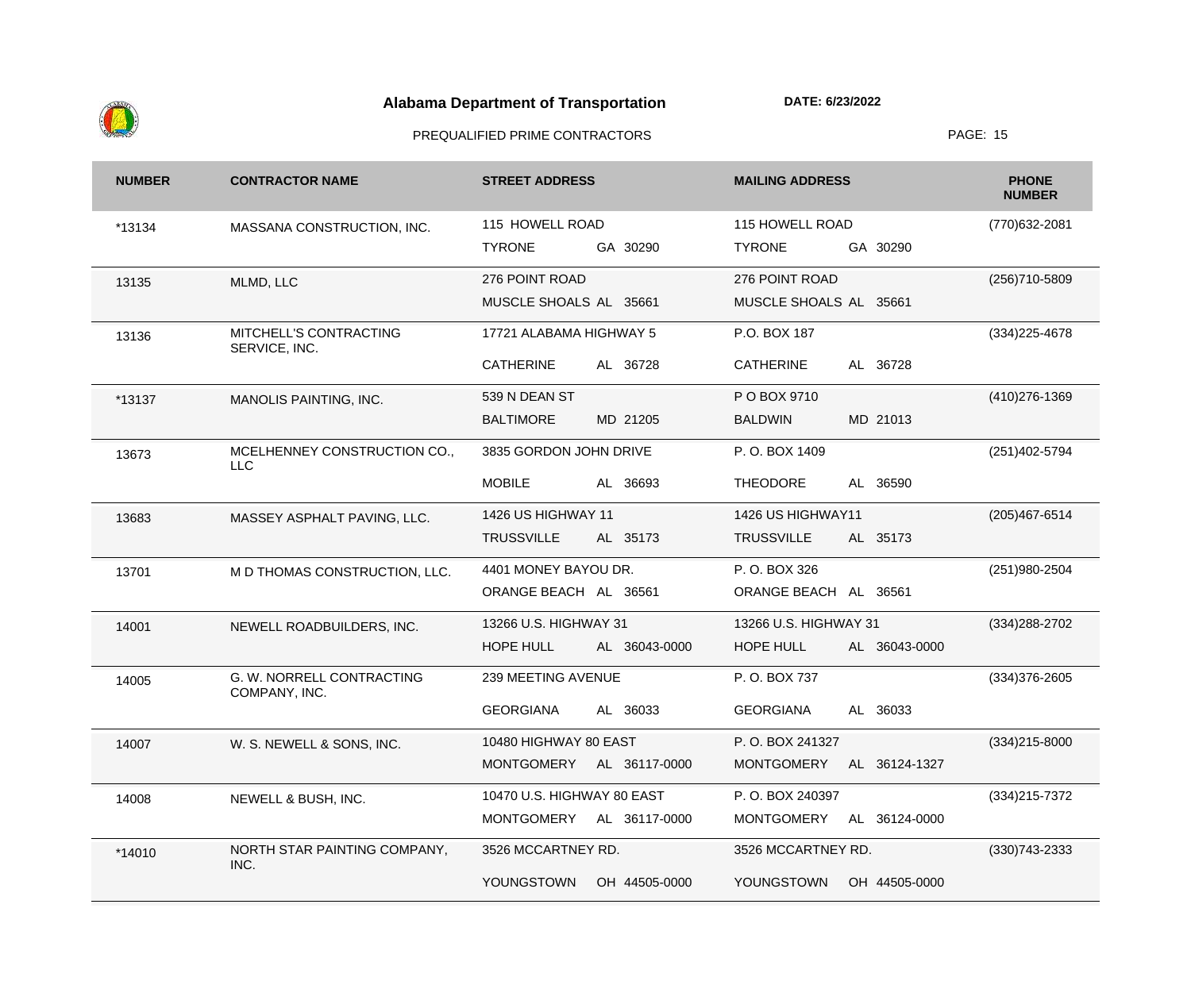

| <b>NUMBER</b> | <b>CONTRACTOR NAME</b>                           | <b>STREET ADDRESS</b>                       | <b>MAILING ADDRESS</b>                          | <b>PHONE</b><br><b>NUMBER</b> |
|---------------|--------------------------------------------------|---------------------------------------------|-------------------------------------------------|-------------------------------|
| 14026         | NORDAN CONTRACTING COMPANY,<br>INC.              | 124 INDUSTRIAL PARKWAY                      | P.O. BOX 336                                    | $(251)457 - 7500$             |
|               |                                                  | SARALAND<br>AL 36571-0336                   | AL 36571-0336<br>SARALAND                       |                               |
| 14031         | NORTH ALABAMA PAVING, INC.                       | 2334 MISSOURT ST                            | 1338 OSBORN HILL ROAD                           | (256)381-4274                 |
|               |                                                  | <b>TUSCUMBIA</b><br>AL 35674                | <b>TUSCUMBIA</b><br>AL 35674                    |                               |
| *14032        | NORTH FLORIDA CONSTRUCTION,<br>INC.              | 10367 NEWSOME ROAD                          | P.O. BOX 129                                    | (850) 674-5730                |
|               |                                                  | <b>CLARKSVILLE</b><br>FL 32430              | FL 32430<br><b>CLARKSVILLE</b>                  |                               |
| *14040        | NABCO ELECTRIC COMPANY, INC.                     | 2800 SECOND AVENUE                          | P.O. BOX 9397                                   | (423) 624-0073                |
|               |                                                  | <b>CHATTANOOGA</b><br>TN 37407              | <b>CHATTANOOGA</b><br>TN 37412                  |                               |
| *15003        | <b>OXFORD CONSTRUCTION</b><br>COMPANY, Inc.      | 3200 PALMYRA ROAD                           | 3200 PALMYRA ROAD                               | (229) 883-3232                |
|               |                                                  | <b>ALBANY</b><br>GA 31707-1221              | <b>ALBANY</b><br>GA 31707-1221                  |                               |
| 15007         | OZARK STRIPING COMPANY, LLC                      | 1273 WEST ROY PARKER ROAD                   | P.O. BOX 847                                    | $(334)774 - 2138$             |
|               |                                                  | <b>OZARK</b><br>AL 36360                    | <b>OZARK</b><br>AL 36360                        |                               |
| *15019        | <b>OLYMPUS PAINTING</b><br>CONTRACTORS, INC.     | 556 ANCLOTE ROAD                            | 556 ANCLOTE ROAD                                | (727) 942-4149                |
|               |                                                  | <b>TARPON</b><br>FL 34689<br><b>SPRINGS</b> | <b>TARPON</b><br>34689<br>FL.<br><b>SPRINGS</b> |                               |
| *15021        | OCCI, INC.                                       | 3200 COUNTY ROAD 257                        | 3200 COUNTY ROAD 257                            | (573) 642-6087                |
|               |                                                  | <b>FULTON</b><br>MO 65251                   | <b>FULTON</b><br>MO 65251                       |                               |
| *15023        | ORR CONTRACTING, INC.                            | 4058 SWEETWATER RD.                         | P.O. BOX 310                                    | (828) 479-8868                |
|               |                                                  | <b>ROBBINSVILLE</b><br>NC 28771             | <b>ROBBINSVILLE</b><br>NC 28771                 |                               |
| *15027        | <b>OMEGA COATINGS &amp;</b><br>CONSTRUCTION, LLC | 118 EAST TARPON AVENUE, SUITE<br>204        | 118 EAST TARPON AVENUE, SUITE<br>204            | (727)940-7423                 |
|               |                                                  | <b>TARPON</b><br>FL 34689<br><b>SPRINGS</b> | <b>TARPON</b><br>FL 34689<br><b>SPRINGS</b>     |                               |
| 15516         | <b>OZARK SAFETY SERVICES, LLC</b>                | 552 OLIVER ROAD                             | 522 OLIVER ROAD                                 | $(334)277 - 6577$             |
|               |                                                  | <b>MONTGOMERY</b><br>AL 36117               | <b>MONTGOMERY</b><br>AL 36117                   |                               |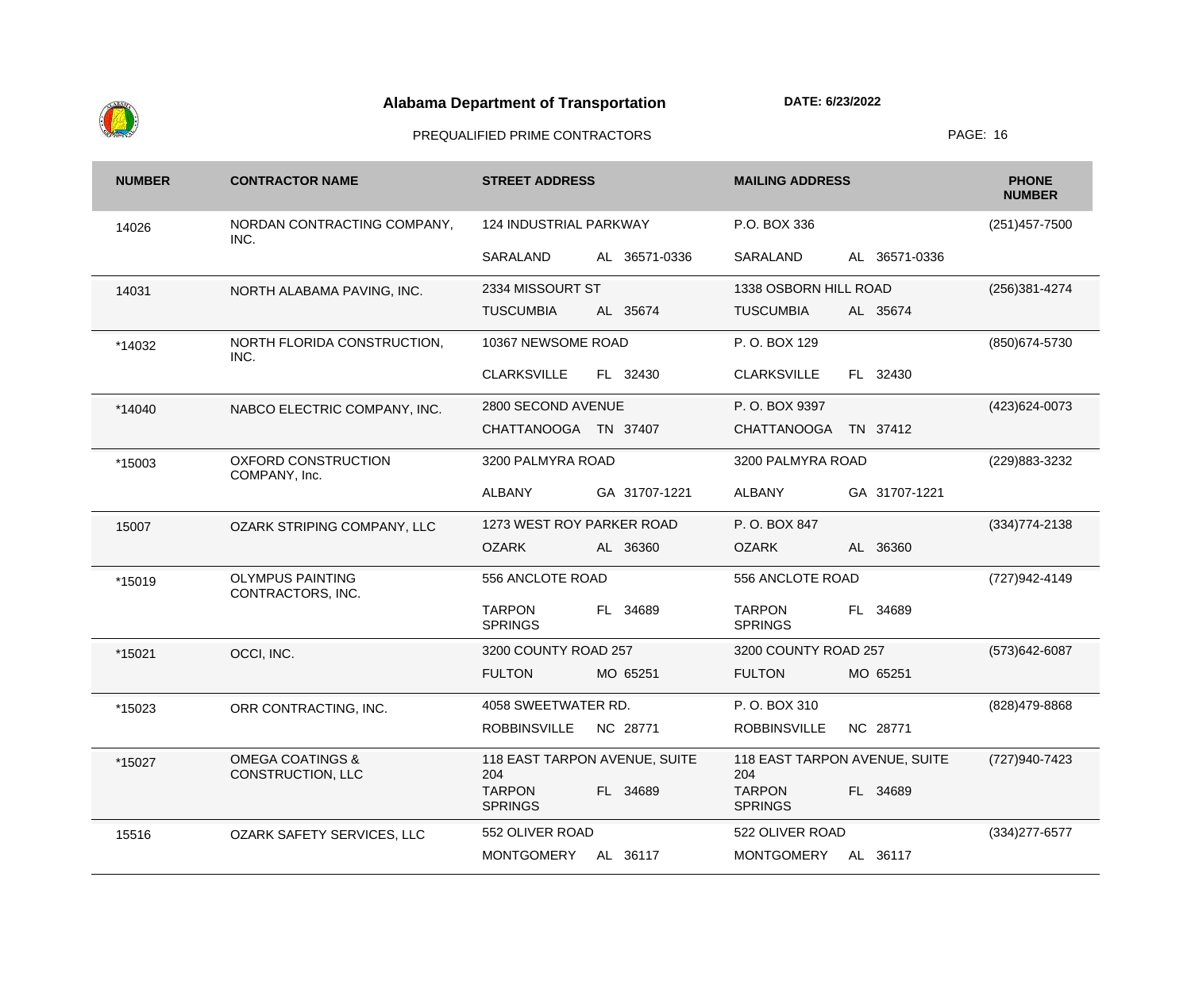

| <b>NUMBER</b> | <b>CONTRACTOR NAME</b>                      | <b>STREET ADDRESS</b>     |                                 | <b>MAILING ADDRESS</b>   |               | <b>PHONE</b><br><b>NUMBER</b> |
|---------------|---------------------------------------------|---------------------------|---------------------------------|--------------------------|---------------|-------------------------------|
| *16003        | PHILLIPS CONTRACTING CO., INC.              | <b>1500 MOSS ST</b>       |                                 | P.O. BOX 2069            |               | (662)328-6250                 |
|               |                                             | <b>COLUMBUS</b>           | MS 39701                        | <b>COLUMBUS</b>          | MS 39704      |                               |
| 16016         | JOHN PLOTT COMPANY, INC.                    | 2804 RICE MINE ROAD, N.E. |                                 | P.O. BOX 20183           |               | (205) 345-5678                |
|               |                                             | <b>TUSCALOOSA</b>         | AL 35406-0000                   | <b>TUSCALOOSA</b>        | AL 35042      |                               |
| *16023        | PHILLIPS AND JORDAN,<br><b>INCORPORATED</b> |                           | 10142 PARKSIDE DRIVE, SUITE 500 | P.O. BOX 52050           |               | (865)392-3000                 |
|               |                                             | <b>KNOXVILLE</b>          | TN 37922                        | <b>KNOXVILLE</b>         | TN 37950-2050 |                               |
| 16033         | PARKER GRASSING, INC.                       | 5723 ALABAMA HIGHWAY 51   |                                 | P.O. BOX 2566            |               | (334) 749-3870                |
|               |                                             | <b>OPELIKA</b>            | AL 36801-0000                   | <b>OPELIKA</b>           | AL 36803-2566 |                               |
| 16050         | POPE CONTRACTING, INC.                      | 19580 COUNTY ROAD 9       |                                 | 19580 COUNTY ROAD 9      |               | (251) 979-1282                |
|               |                                             | <b>SILVERHILL</b>         | AL 36576                        | <b>SILVERHILL</b>        | AL 36576      |                               |
| *16051        | PENHALL COMPANY, INC.                       | 1801 PENHALL WAY          |                                 | 1801 PENHALL WAY         |               | (949) 535-3980                |
|               |                                             | <b>ANAHEIM</b>            | CA 92801                        | ANAHEIM                  | CA 92801      |                               |
| *16054        | POZZOLANIC CONTRACTING &<br>SUPPLY CO., INC | 9913 RUTLEDGE PIKE        |                                 | P.O. BOX 14186           |               | (865) 225-0090                |
|               |                                             | <b>CORRYTON</b>           | TN 37721-4413                   | <b>KNOXVILLE</b>         | TN 37914-1186 |                               |
| *16057        | PLATEAU EXCAVATION, INC.                    | 375 LEE INDUSTRIAL BLVD.  |                                 | 375 LEE INDUSTRIAL BLVD. |               | (770)948-2600                 |
|               |                                             | <b>AUSTELL</b>            | GA 30168                        | <b>AUSTELL</b>           | GA 30168      |                               |
| 16060         | A.G. PELTZ GROUP, LLC                       | 2608 COMMERCE BOULEVARD   |                                 | P.O. BOX 102065          |               | (205) 841-7525                |
|               |                                             | <b>IRONDALE</b>           | AL 35210                        | <b>IRONDALE</b>          | AL 35210      |                               |
| 16062         | PRICE CONSTRUCTION COMPANY,<br>INC.         |                           | 8000 OLD BIRMINGHAM HIGHWAY     | P.O. BOX 78              |               | (205) 553-4520                |
|               |                                             | <b>PETERSON</b>           | AL 35478                        | <b>PETERSON</b>          | AL 35478      |                               |
| *16065        | THE PARKES COMPANIES, INC.                  | 105 REYNOLDS DRIVE        |                                 | 105 REYNOLDS DRIVE       |               | (615) 595-2416                |
|               |                                             | <b>FRANKLIN</b>           | TN 37064-2926                   | <b>FRANKLIN</b>          | TN 37064-2926 |                               |
| 16069         | PROSHOT CONCRETE, INC.                      | 4158 MUSGROVE DRIVE       |                                 | P.O. BOX 1636            |               | (256) 764-5941                |
|               |                                             | <b>FLORENCE</b>           | AL 35630                        | <b>FLORENCE</b>          | AL 35631      |                               |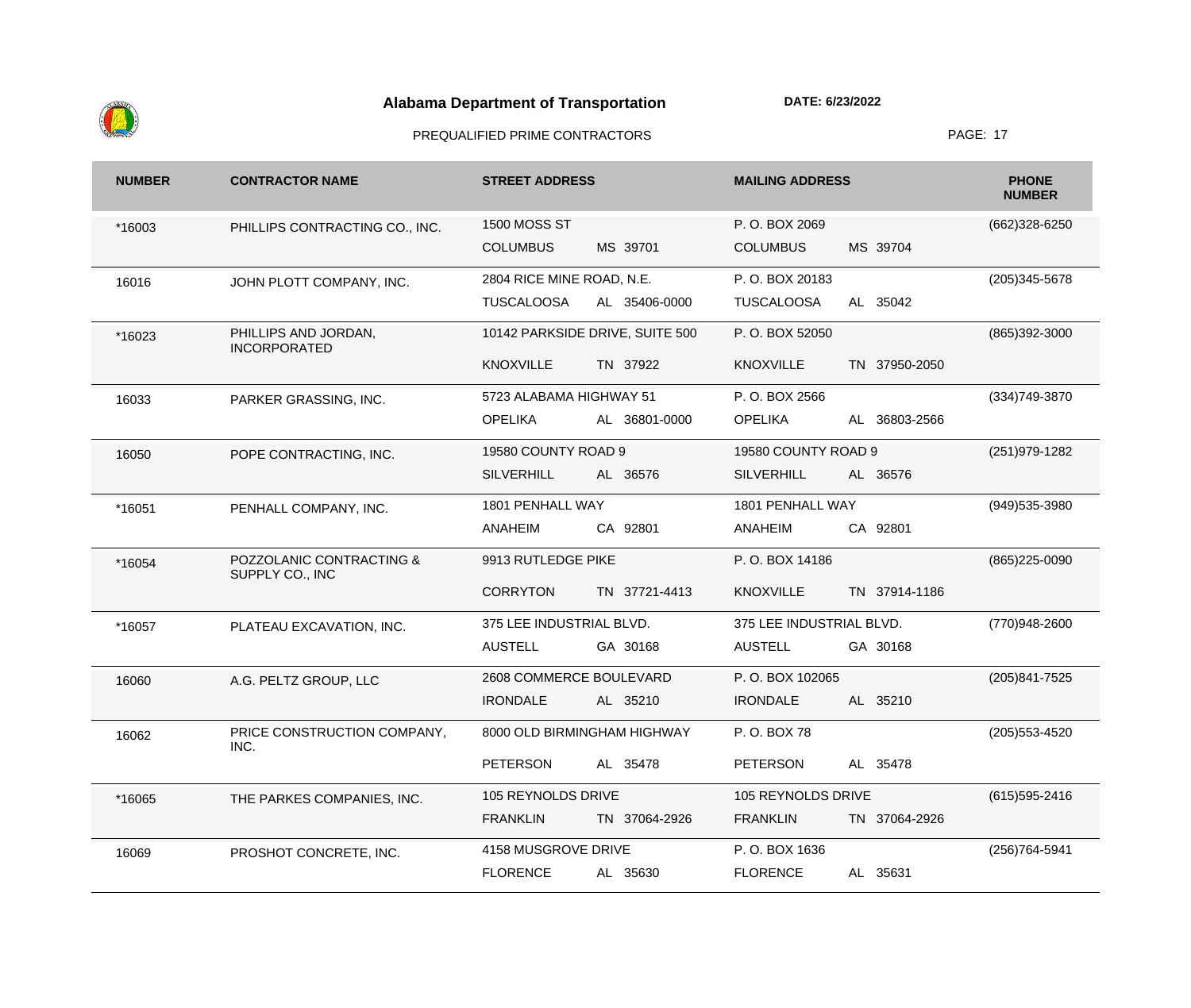

| <b>NUMBER</b> | <b>CONTRACTOR NAME</b>               | <b>STREET ADDRESS</b>              | <b>MAILING ADDRESS</b>             | <b>PHONE</b><br><b>NUMBER</b> |
|---------------|--------------------------------------|------------------------------------|------------------------------------|-------------------------------|
| *16070        | PANHANDLE GRADING & PAVING,<br>INC.  | 2665 SOLO DOS FAMILIAF             | P.O. BOX 3717                      | (850) 478-5250                |
|               |                                      | FL 32534<br><b>PENSACOLA</b>       | FL 32516<br><b>PENSACOLA</b>       |                               |
| 16074         | PINE CITY CONTRACTING, LLC           | 1490 LOVE ROAD                     | P.O. BOX 838                       | $(251)275-4100$               |
|               |                                      | <b>GROVE HILL</b><br>AL 36451      | <b>GROVE HILL</b><br>AL 36451      |                               |
| *16078        | PIEDMONT PAVING, INC.                | 1226 HWY 16 EAST                   | 1226 HWY 16 EAST                   | (678) 423-0586                |
|               |                                      | <b>NEWNAN</b><br>GA 30263          | <b>NEWNAN</b><br>GA 30263          |                               |
| 16079         | PRICE CIVIL SERVICES, INC.           | 12289 BAMA ROCK GARDEN ROAD        | 12289 BAMA ROCK GARDEN ROAD        | (205) 454-4747                |
|               |                                      | <b>VANCE</b><br>AL 35490           | <b>VANCE</b><br>AL 35490           |                               |
| 16085         | PARTEN SMITH INC.                    | 8765 BEVERLY ROAD EXT              | P O BOX 189                        | $(251)957 - 1555$             |
|               |                                      | <b>IRVINGTON</b><br>AL 36544       | <b>ST ELMO</b><br>AL 36568         |                               |
| *16538        | PORTER CONSTRUCTION<br>COMPANY, INC. | 4910 HARTSFIELD ROAD               | P.O. BOX 923                       | (850) 482-1010                |
|               |                                      | <b>MARIANNA</b><br>FL 32446        | <b>MARIANNA</b><br>FL 32447        |                               |
| 18005         | GRADY RALLS & SONS, INC.             | 12364 BROOKLYN ROAD                | 12364 BROOKLYN ROAD                | $(251)578-4000$               |
|               |                                      | <b>EVERGREEN</b><br>AL 36401-0000  | <b>EVERGREEN</b><br>AL 36401-0000  |                               |
| 18009         | <b>RUSSO CORPORATION</b>             | 1421 MIMS AVENUE, SE               | P.O. BOX 190048                    | (205) 923-4434                |
|               |                                      | <b>BIRMINGHAM</b><br>AL 35211-0048 | <b>BIRMINGHAM</b><br>AL 35219-0048 |                               |
| 18011         | RAST CONSTRUCTION, INC.              | 2901 SHANNON-OXMOOR ROAD           | 2901 SHANNON-OXMOORE ROAD          | (205) 942-6888                |
|               |                                      | <b>BIRMINGHAM</b><br>AL 35211-0000 | <b>BIRMINGHAM</b><br>AL 35211      |                               |
| *18030        | ROBINSON PAVING COMPANY, INC.        | 5425 SCHATULGA ROAD                | 5425 SCHATULGA ROAD                | (706) 563-7959                |
|               |                                      | <b>COLUMBUS</b><br>GA 31907        | <b>COLUMBUS</b><br>GA 31907        |                               |
| *18031        | ROGERS GROUP, INC.                   | 421 GREAT CIRCLE ROAD              | P.O. BOX 25250                     | (615) 780-5703                |
|               |                                      | <b>NASHVILLE</b><br>TN 37228-0000  | TN 37202<br><b>NASHVILLE</b>       |                               |
| 18032         | BEN M. RADCLIFF CONTRACTOR,<br>INC.  | 3456 HALLS MILL ROAD               | P.O. BOX 8368                      | (251) 666-7252                |
|               |                                      | <b>MOBILE</b><br>AL 36693-0000     | <b>MOBILE</b><br>AL 36689          |                               |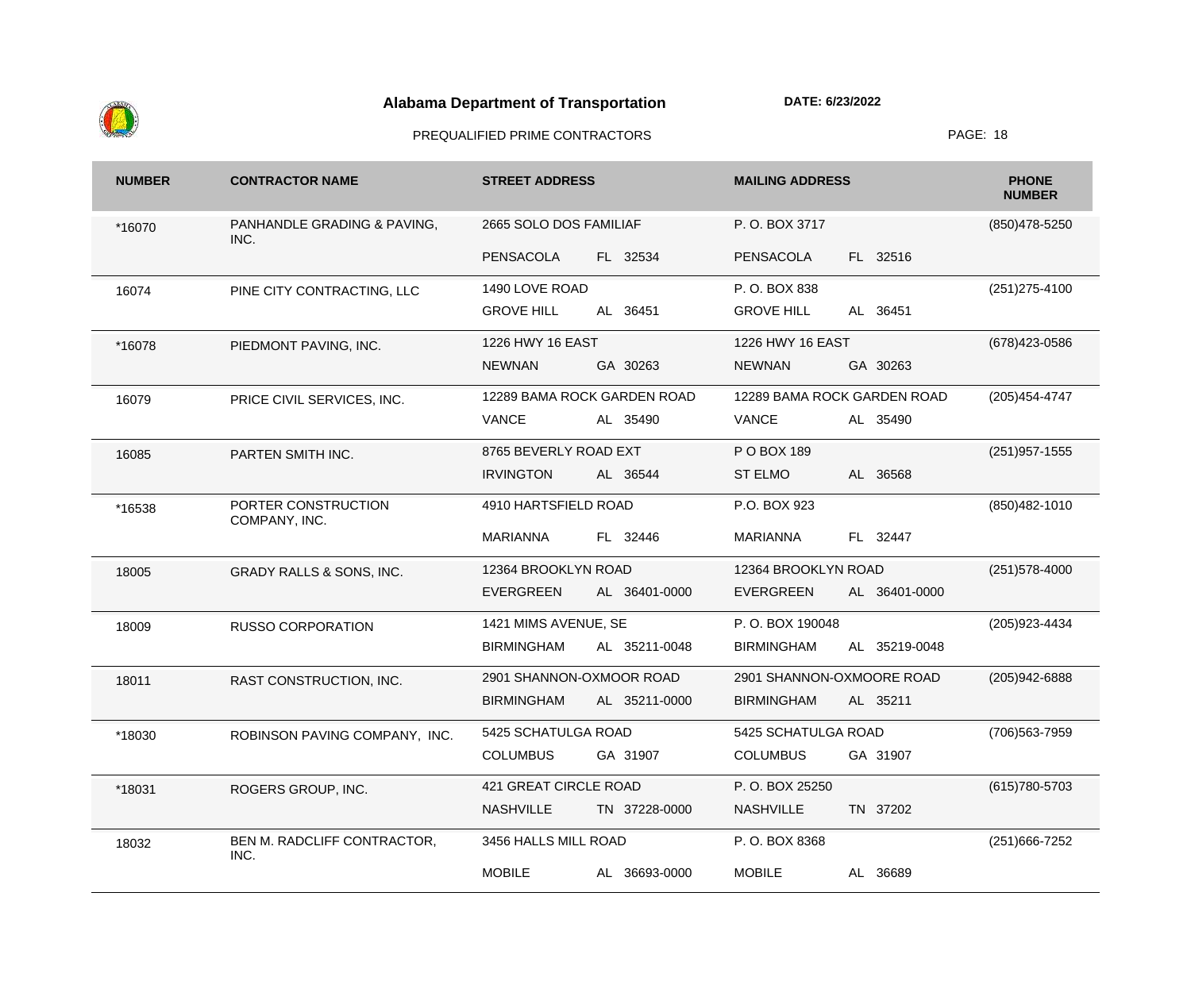

| <b>NUMBER</b> | <b>CONTRACTOR NAME</b>                      | <b>STREET ADDRESS</b>            | <b>MAILING ADDRESS</b>             | <b>PHONE</b><br><b>NUMBER</b> |
|---------------|---------------------------------------------|----------------------------------|------------------------------------|-------------------------------|
| 18036         | RILEY BRIDGE COMPANY, INC.                  | 1001 EAST LAWRENCE STREET        | 1001 EAST LAWRENCE STREET          | $(256)332-9583$               |
|               |                                             | <b>RUSSELLVILLE</b><br>AL 35654  | <b>RUSSELLVILLE</b><br>AL 35654    |                               |
| 18052         | ROBINSON & SONS CONSTRUCTION<br>SERVICES, I | <b>80 FIFTH AVENUE</b>           | 80 FIFTH AVENUE                    | (205) 486-5763                |
|               |                                             | <b>HALEYVILLE</b><br>AL 35565    | 35565<br><b>HALEYVILLE</b><br>AL   |                               |
| 18056         | RDA SERVICE COMPANY, INC.                   | 8125 JOY STREET                  | P.O. BOX 278                       | (251)866-2800                 |
|               |                                             | <b>CITRONELLE</b><br>AL 36522    | <b>CITRONELLE</b><br>AL 36522-0278 |                               |
| 18063         | RUTHERFORD CONTRACTING, INC.                | 4038 COUNTY ROAD 108             | P.O. BOX 698                       | (256) 974-7306                |
|               |                                             | <b>TOWN CREEK</b><br>AL 35672    | AL 35650<br><b>MOULTON</b>         |                               |
| *18073        | RMD HOLDINGS, INC                           | 69951 LOWE PLANK ROAD            | P.O. BOX 458                       | (586)749-6900                 |
|               |                                             | <b>RICHMOND</b><br>MI 48062-5365 | <b>RICHMOND</b><br>MI 48062-0458   |                               |
| *18074        | ROADS, INC. OF NWF                          | 106 STONE BLVD.                  | 106 STONE BLVD.                    | (850)968-0991                 |
|               |                                             | <b>CANTONMENT</b><br>FL 32533    | <b>CANTONMENT</b><br>FL 32533      |                               |
| 18076         | R & S PAVING & GRADING, INC.                | 21899 DOC McDUFFIE ROAD          | P.O. BOX 1264                      | (251) 943-2071                |
|               |                                             | <b>FOLEY</b><br>AL 36535         | <b>FOLEY</b><br>AL 36536           |                               |
| 18079         | ROBBIE'S DOZER & CONST.<br>SERVICES, LLC    | 4371 BOOKER'S MILL RD.           | 4371 BOOKER'S MILL RD.             | $(251)578-0014$               |
|               |                                             | AL 36401<br><b>EVERGREEN</b>     | <b>EVERGREEN</b><br>AL 36401       |                               |
| 18081         | R & R CONTRACTORS, LLC                      | 125 FOX RUN                      | P.O. BOX 39                        | (251) 575-3587                |
|               |                                             | <b>MONROEVILLE</b><br>AL 36460   | <b>MONROEVILLE</b><br>AL 36460     |                               |
| *18086        | R.C. CONSTRUCTION CO., INC.                 | 310 W. PARK AVENUE               | P. O. BOX 1998                     | (662) 453-2424                |
|               |                                             | <b>GREENWOOD</b><br>MS 38930     | <b>GREENWOOD</b><br>MS 38935       |                               |
| 18087         | ROB MIDDLETON CONSTRUCTION,<br><b>LLC</b>   | 3496 HALLS MILL ROAD             | P.O. BOX 91355                     | $(251)661-1637$               |
|               |                                             | <b>MOBILE</b><br>AL 36693        | <b>MOBILE</b><br>AL 36691          |                               |
| *18088        | ROCK SOLUTIONS, LLC                         | 2006 EDMONTON ROAD               | 2006 EDMONTON ROAD                 | (270) 487-1784                |
|               |                                             | TOMPKINSVILLE KY 42167           | TOMPKINSVILLE KY 42167             |                               |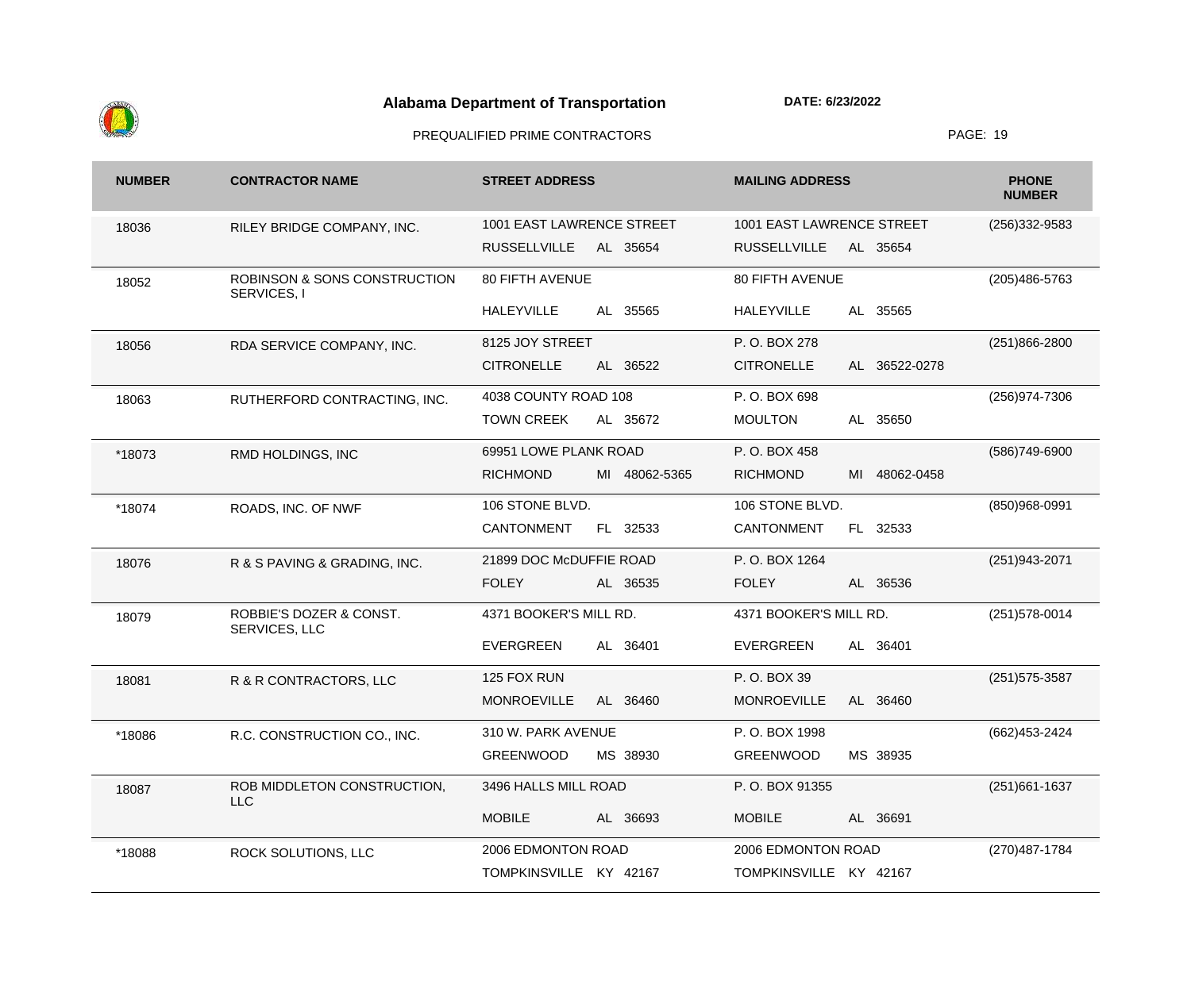

| <b>NUMBER</b> | <b>CONTRACTOR NAME</b>                          | <b>STREET ADDRESS</b>                     | <b>MAILING ADDRESS</b>             | <b>PHONE</b><br><b>NUMBER</b> |
|---------------|-------------------------------------------------|-------------------------------------------|------------------------------------|-------------------------------|
| *18089        | REMAC, INC.                                     | 20103 GOVERNOR HARRISON<br><b>PARKWAY</b> | P.O. BOX 9                         | (434) 634-2111                |
|               |                                                 | VA 23856<br><b>FREEMAN</b>                | VA 23856<br><b>FREEMAN</b>         |                               |
| *18092        | RAM CONSTRUCTION SERVICES OF<br><b>MICHIGAN</b> | 13800 ECKLES ROAD                         | 13800 ECKLES ROAD                  | (734)464-3800                 |
|               |                                                 | <b>LIVONIA</b><br>MI 48150                | <b>LIVONIA</b><br>MI 48150         |                               |
| 18093         | ROAD SERVICES, LLC.                             | 7382 HIGHWAY 75                           | 7382 HIGHWAY 75                    | $(205)681 - 8188$             |
|               |                                                 | <b>PINSON</b><br>AL 35126                 | <b>PINSON</b><br>AL 35126          |                               |
| *18094        | ROAD WORX, INC.                                 | 5651 SOUTH NATIONAL DRIVE                 | 5651 SOUTH NATIONAL DRIVE          | $(865)765 - 0008$             |
|               |                                                 | <b>KNOXVILLE</b><br>TN 37914              | <b>KNOXVILLE</b><br>TN 37914       |                               |
| 19001         | SUE-JAC, INC.                                   | 1402 SOUTHFIELD DRIVE, SE                 | 1402 SOUTHFIELD DR., SE            | $(256)355-0977$               |
|               |                                                 | <b>DECATUR</b><br>AL 35603                | <b>DECATUR</b><br>AL 35603-0000    |                               |
| *19007        | SCOTT BRIDGE COMPANY, INC.                      | 2641 INTERSTATE DRIVE                     | 2641 INTERSTATE DRIVE              | (334) 749-5045                |
|               |                                                 | <b>OPELIKA</b><br>AL 36801                | <b>OPELIKA</b><br>AL 36801         |                               |
| 19015         | S & C MATERIALS & PAVING, INC.                  | 12318 HIGHWAY 231                         | 12318 U.S. HIGHWAY 231             | (334) 670-0507                |
|               |                                                 | <b>TROY</b><br>AL 36081                   | <b>TROY</b><br>AL 36081-0000       |                               |
| 19047         | SOUTHEAST CHEROKEE<br>CONSTRUCTION, INC.        | <b>1491 FURNACE STREET</b>                | P.O. BOX 1057                      | $(334)264 - 1770$             |
|               |                                                 | MONTGOMERY<br>AL 36104                    | <b>WETUMPKA</b><br>AL 36104        |                               |
| *19053        | SCHNABEL FOUNDATION COMPANY,<br>INC.            | 45240 BUSINESS COURT, SUITE 250           | 45240 BUSINESS COURT, SUITE 250    | (703) 742-0020                |
|               |                                                 | <b>STERLING</b><br>VA 20166               | <b>STERLING</b><br>VA 20166        |                               |
| 19055         | SHOALS ELECTRIC COMPANY, INC.                   | 704 DAVISON AVENUE                        | 704 DAVISON AVENUE                 | (256)381-4146                 |
|               |                                                 | MUSCLE SHOALS AL 35661                    | MUSCLE SHOALS AL 35661             |                               |
| *19060        | STONE ELECTRIC COMPANY, INC.                    | 4624 5TH AVE. SOUTH                       | 4624 5TH AVE. SOUTH                | $(205)592 - 6313$             |
|               |                                                 | <b>BIRMINGHAM</b><br>AL 35222-0000        | <b>BIRMINGHAM</b><br>AL 35222-0000 |                               |
| 19073         | STANLEY LANDSCAPING & CONST.<br>CO INC.         | 4410 EVANGEL CIRCLE, N.W.                 | 4410 EVANGEL CIRCLE                | (256) 837-4650                |
|               |                                                 | <b>HUNTSVILLE</b><br>AL 35816             | <b>HUNTSVILLE</b><br>AL 35816      |                               |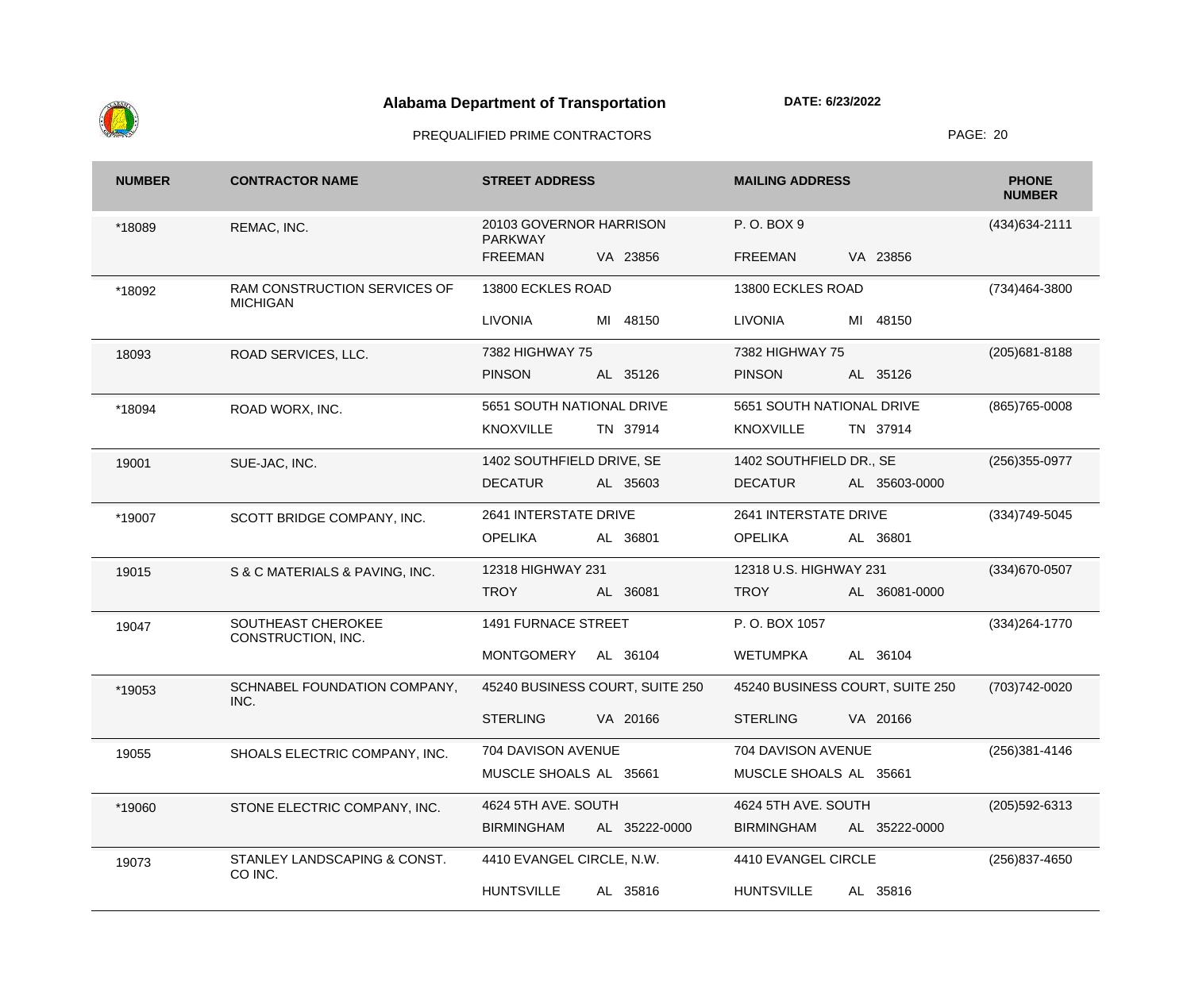

| <b>NUMBER</b> | <b>CONTRACTOR NAME</b>                                 | <b>STREET ADDRESS</b>                        | <b>MAILING ADDRESS</b>                             | <b>PHONE</b><br><b>NUMBER</b> |
|---------------|--------------------------------------------------------|----------------------------------------------|----------------------------------------------------|-------------------------------|
| 19083         | <b>STONE &amp; SONS ELECTRICAL</b><br>CONTRACTORS, INC | 2530 QUEENSTOWN ROAD                         | 2530 QUEENSTOWN ROAD                               | (205) 833-8494                |
|               |                                                        | <b>BIRMINGHAM</b><br>AL 35210-0000           | <b>BIRMINGHAM</b><br>AL 35210-0000                 |                               |
| *19087        | S & D INDUSTRIAL PAINTING, INC.                        | 1575 RAINVILLE RD.                           | 1575 RAINVILLE RD.                                 | (727) 937-2080                |
|               |                                                        | <b>TARPON</b><br>FL 34689<br><b>SPRINGS</b>  | <b>TARPON</b><br>34689<br>FL .<br><b>SPRINGS</b>   |                               |
| 19099         | RYAN SHIRLEY, INC.                                     | 6425 5TH STREET                              | 6425 5TH STREET                                    | $(205)330-1803$               |
|               |                                                        | <b>NORTHPORT</b><br>AL 35473                 | <b>NORTHPORT</b><br>AL 35473                       |                               |
| *19118        | SEMINOLE EQUIPMENT, INC.                               | 204 TARPON INDUSTRIAL DRIVE                  | 204 TARPON INDUSTRIAL DRIVE                        | (727)944-4481                 |
|               |                                                        | <b>TARPON</b><br>FL 34689<br><b>SPRINGS</b>  | <b>TARPON</b><br>FL 34689<br><b>SPRINGS</b>        |                               |
| 19120         | <b>CUNNINGHAM DeLANEY</b><br><b>CONSTRUCTION, LLC</b>  | 12940 UNDERWOOD ROAD                         | P.O. BOX 1040                                      | (251) 988-1230                |
|               |                                                        | <b>SUMMERDALE</b><br>AL 36580                | <b>MAGNOLIA</b><br>AL 36555-1040<br><b>SPRINGS</b> |                               |
| 19121         | BOB SMITH CONSTRUCTION, INC.                           | 8076 U.S. HIGHWAY 11                         | P.O. BOX 187                                       | $(205)655 - 9006$             |
|               |                                                        | <b>SPRINGVILLE</b><br>AL 35146               | <b>SPRINGVILLE</b><br>AL 35146                     |                               |
| 19135         | SOUTHEASTERN SEALCOATING,<br>INC.                      | 1330 ADAMSVILLE INDUSTRIAL<br><b>PARKWAY</b> | 1330 ADAMSVILLE INDUSTRIAL<br><b>PARKWAY</b>       | (205) 798-9560                |
|               |                                                        | <b>BIRMINGHAM</b><br>AL 35224                | <b>BIRMINGHAM</b><br>AL 35224                      |                               |
| 19139         | S. C. STAGNER CONTRACTING, INC.                        | 12615 CELESTE RD                             | P O BOX 1014                                       | (251) 675-1772                |
|               |                                                        | <b>CHUNCHULA</b><br>AL 36521                 | SARALAND<br>AL 36571                               |                               |
| 19145         | SELECTIVE, INC.                                        | 2180 PARKWAY LAKE DRIVE                      | 2180 PARKWAY LAKE DRIVE                            | (205) 982-8011                |
|               |                                                        | BIRMINGHAM<br>AL 35244                       | <b>BIRMINGHAM</b><br>AL 35244                      |                               |
| 19147         | SOUTHERN DIRECTIONAL, INC.                             | <b>150 AIRPARK INDUSTRIAL ROAD</b>           | 150 AIRPARK INDUSTRIAL ROAD                        | $(205)966 - 5209$             |
|               |                                                        | <b>ALABASTER</b><br>AL 35007                 | <b>ALABASTER</b><br>AL 35007                       |                               |
| *19152        | <b>GEOSTABILIZATION</b><br>INTERNATIONAL, LLC          | 4475 E. 74th AVENUE SUITE 100                | 4475 E. 74th AVENUE SUITE 100                      | (970)210-6170                 |
|               |                                                        | COMMERCE CITY CO 80022                       | COMMERCE CITY CO 80022                             |                               |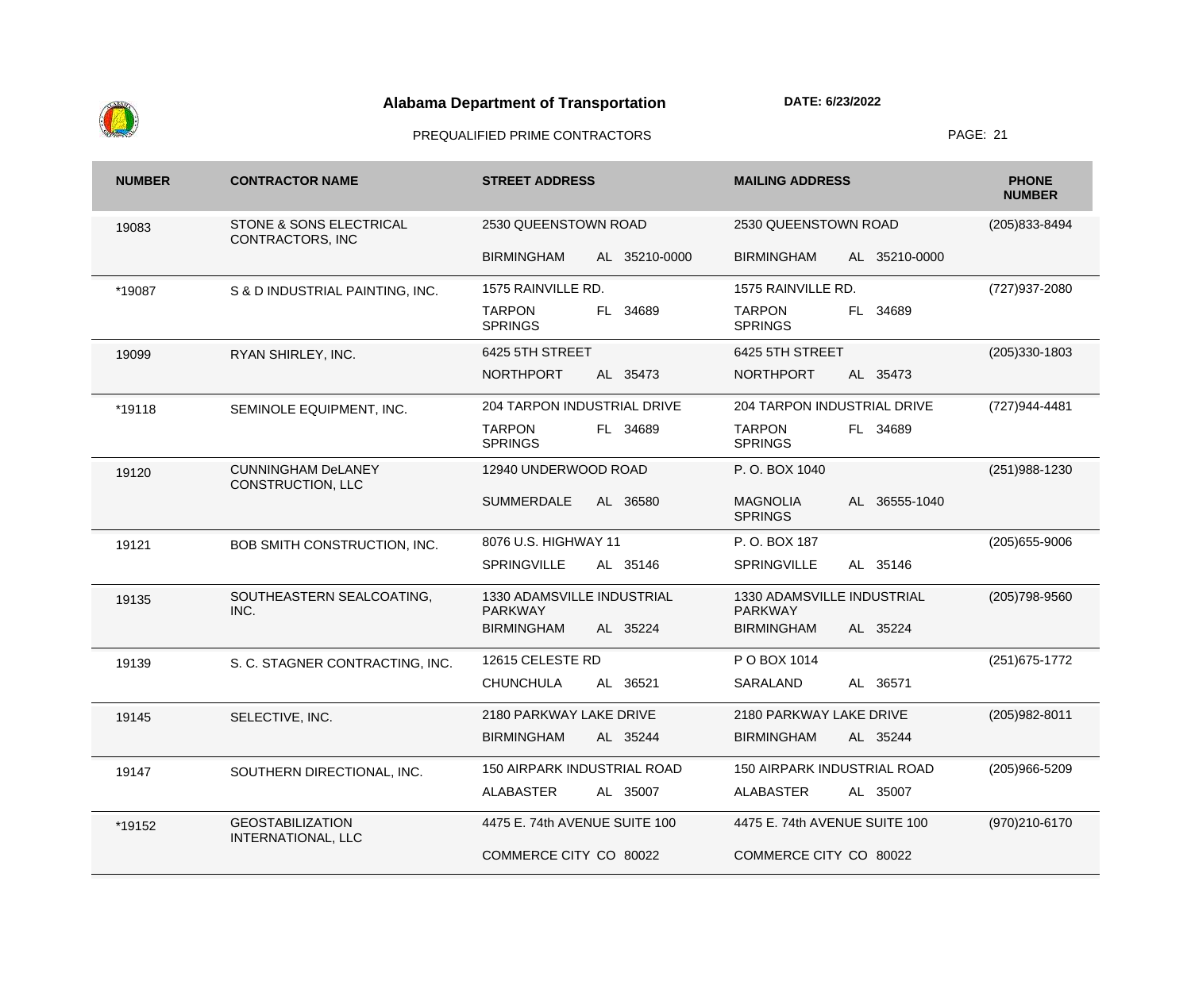

| <b>NUMBER</b> | <b>CONTRACTOR NAME</b>                      | <b>STREET ADDRESS</b>                       | <b>MAILING ADDRESS</b>                      | <b>PHONE</b><br><b>NUMBER</b> |
|---------------|---------------------------------------------|---------------------------------------------|---------------------------------------------|-------------------------------|
| *19154        | SPARTAN CONTRACTING, LLC                    | 5959 W. LIBERTY ST.                         | 5959 W. LIBERTY ST.                         | (330) 534-7790                |
|               |                                             | OH 44425<br><b>HUBBARD</b>                  | OH 44425<br><b>HUBBARD</b>                  |                               |
| *19155        | SOUTHERN ROAD & BRIDGE, LLC                 | 715 WESLEY AVENUE                           | 715 WESLEY AVENUE                           | (727)940-5395                 |
|               |                                             | <b>TARPON</b><br>FL 34689<br><b>SPRINGS</b> | <b>TARPON</b><br>FL 34689<br><b>SPRINGS</b> |                               |
| *19156        | SUPERIOR CONSTRUCTION<br>COMPANY SOUTHEAST, | 7072 BUSINESS PARK BLVD.                    | 7072 BUSINESS PARK BLVD.                    | (904) 292-4240                |
|               |                                             | <b>JACKSONVILLE</b><br>FL 32256             | <b>JACKSONVILLE</b><br>FL 32256             |                               |
| 19163         | STONE BUILDING, LLC                         | 8011 LIBERTY PKWY                           | 8011 LIBERTY PKWY                           | $(205)328 - 8300$             |
|               |                                             | <b>BIRMINGHAM</b><br>AL 35242               | <b>BIRMINGHAM</b><br>AL 35242               |                               |
| *19165        | <b>SOUTHERN MARINE</b><br>CONSTRUCTION CO.  | 100 HAMM RD                                 | P O BOX 4539                                | (423) 266-1855                |
|               |                                             | <b>CHATTANOOGA</b><br>TN 37405              | <b>CHATTANOOGA</b><br>TN 37405              |                               |
| *19596        | STANSELL ELECTRIC CO., INC.                 | 860 VISCO DRIVE                             | 860 VISCO DRIVE                             | (615) 329-4944                |
|               |                                             | <b>NASHVILLE</b><br>TN 37210-2150           | <b>NASHVILLE</b><br>TN 37210-2150           |                               |
| 19613         | S J & L GENERAL CONTRACTOR,<br><b>LLC</b>   | 2317 MERIDIAN STREET #25                    | 2317 MERIDIAN STREET #25                    | (931)433-4660                 |
|               |                                             | <b>HUNTSVILLE</b><br>AL 35811               | <b>HUNTSVILLE</b><br>AL 35811               |                               |
| 19645         | SMITHERMAN BROTHERS<br>CONSTRUCTION CO, INC | 110 CECIL JACKSON BYPASS                    | 110 CECIL JACKSON BYPASS                    | (334) 872-0755                |
|               |                                             | <b>SELMA</b><br>AL 36703                    | <b>SELMA</b><br>AL 36703                    |                               |
| *20012        | TRAYLOR BROS., INC.                         | 835 N CONGRESS AVENUE                       | 835 N. CONGRESS AVE.                        | (812) 477-1542                |
|               |                                             | <b>EVANSVILLE</b><br>IN 47715-0000          | <b>EVANSVILLE</b><br>IN 47715               |                               |
| 20021         | C. THORNTON, INC.                           | 12390 AIRPORT BLVD.                         | 12390 AIRPORT BLVD.                         | (251) 639-1906                |
|               |                                             | <b>MOBILE</b><br>AL 36608-0000              | <b>MOBILE</b><br>AL 36608-0000              |                               |
| *20026        | TRI-STATE GUARDRAIL & SIGN CO.,<br>INC.     | 200 PROGRESS ROAD                           | P.O. BOX 1028                               | (901) 221-0073                |
|               |                                             | <b>COLLIERVILLE</b><br>TN 38017             | <b>COLLIERVILLE</b><br>TN 38027-1028        |                               |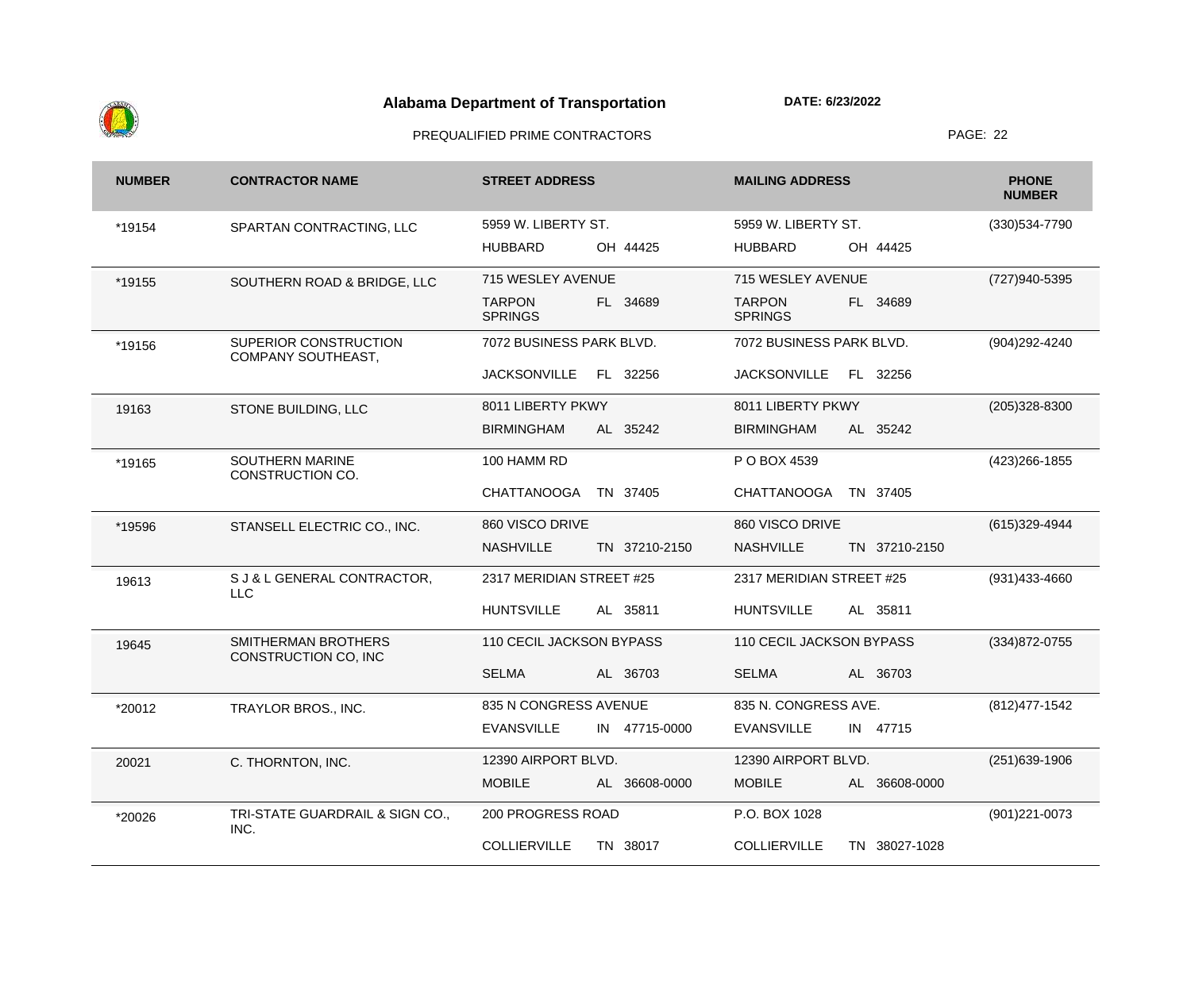

| <b>NUMBER</b> | <b>CONTRACTOR NAME</b>                        | <b>STREET ADDRESS</b>          | <b>MAILING ADDRESS</b>             | <b>PHONE</b><br><b>NUMBER</b> |
|---------------|-----------------------------------------------|--------------------------------|------------------------------------|-------------------------------|
| 20044         | <b>FRANK TURNER CONSTRUCTION</b><br>CO., INC. | 10140 TANNER WILLIAMS ROAD     | 10140 TANNER WILLIAMS ROAD         | $(251)649-1148$               |
|               |                                               | <b>MOBILE</b><br>AL 36608      | <b>MOBILE</b><br>AL 36608          |                               |
| *20052        | TIM'S TREE SERVICE, INC.                      | 2250 PINE KNOB RD.             | P.O. Box 453                       | (731) 968-9482                |
|               |                                               | <b>LEXINGTON</b><br>TN 38351   | <b>LEXINGTON</b><br>TN 38351       |                               |
| *20067        | THOMSON & THOMSON, INC.                       | 1631 ASHPORT ROAD              | P.O. BOX 10037                     | (731) 668-1950                |
|               |                                               | <b>JACKSON</b><br>TN 38305     | <b>JACKSON</b><br>TN 38308         |                               |
| 20075         | TRI-COUNTY CONSTRUCTION, LLC                  | 2525 US HIGHWAY 80 W           | 2525 US HIGHWAY 80 W               | (334) 875-4202                |
|               |                                               | <b>SELMA</b><br>AL 36701       | <b>SELMA</b><br>AL 36701           |                               |
| 20081         | THE BRIDGE BUILDERS OF<br>ALABAMA, LLC        | 231 APPLEGATE TRACE            | P.O. BOX 1628                      | $(205)663 - 6501$             |
|               |                                               | <b>PELHAM</b><br>AL 35124      | <b>PELHAM</b><br>AL 35124          |                               |
| *20085        | TFR ENTERPRISES, INC.                         | 601 LEANDER DRIVE              | 601 LEANDER DRIVE                  | (512) 260-3322                |
|               |                                               | TX 78641<br><b>LEANDER</b>     | TX 78641<br><b>LEANDER</b>         |                               |
| *20087        | TI-ZACK CONCRETE, INC.                        | 39352 221ST AVENUE             | 39352 221st AVENUE                 | $(507)357 - 6463$             |
|               |                                               | LE CENTER<br>MN 56057          | LE CENTER<br>MN 56057              |                               |
| 20088         | TRIPLE T CONSTRUCTION, LLC                    | 136 HALL ROAD                  | 136 HALL ROAD                      | (334) 648-9564                |
|               |                                               | <b>DOTHAN</b><br>AL 36301      | <b>DOTHAN</b><br>AL 36301          |                               |
| *20093        | TAYLOR & MIREE CONSTRUCTION,<br><b>INC</b>    | 11 DEXTER AVE                  | 11 DEXTER AVE                      | (205) 879-7770                |
|               |                                               | <b>BIRMINGHAM</b><br>AL 35213  | <b>BIRMINGHAM</b><br>AL 35213      |                               |
| *21008        | UTILITY LINES CONSTRUCTION<br>SERVICES, LLC   | 708 BLAIR MILL ROAD            | 708 BLAIR MILL ROAD                | (215) 784-4200                |
|               |                                               | WILLOW GROVE PA 19090          | WILLOW GROVE PA 19090              |                               |
| *21010        | USCO INC OF ALABAMA                           | 4326 GULF BREEZE PKWY          | 4326 GULF BREEZE PKWY              | (850) 932-5342                |
|               |                                               | <b>GULF BREEZE</b><br>FL 32563 | <b>GULF BREEZE</b><br>FL 32563     |                               |
| 21011         | UPCHURCH CONSTRUCTION, LLC                    | 1001 MONTICELLO COURT          | P.O. BOX 231059                    | $(334)279-8765$               |
|               |                                               | MONTGOMERY<br>AL 36117         | <b>MONTGOMERY</b><br>AL 36123-1059 |                               |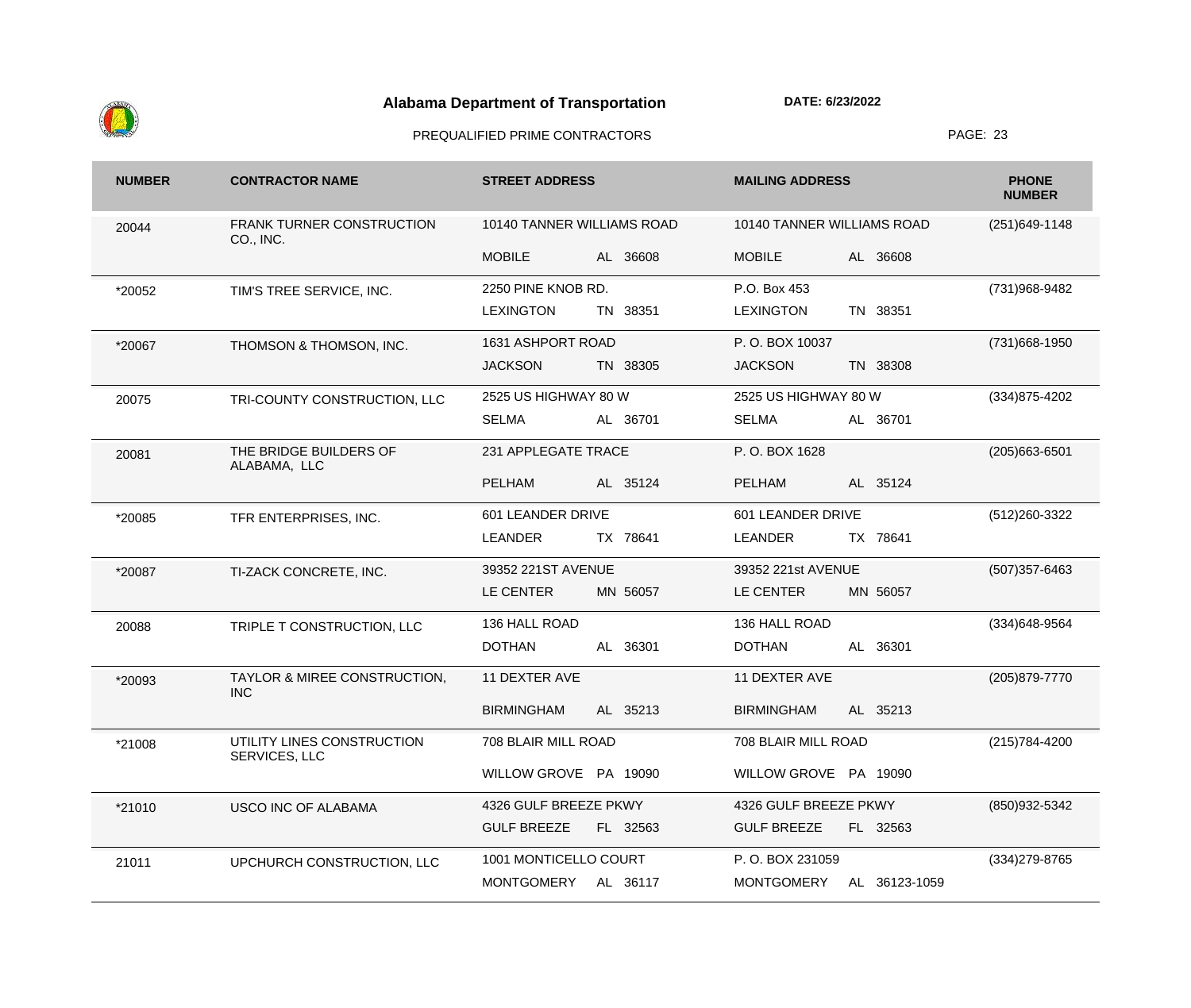

| <b>NUMBER</b> | <b>CONTRACTOR NAME</b>                            | <b>STREET ADDRESS</b>                      | <b>MAILING ADDRESS</b>               | <b>PHONE</b><br><b>NUMBER</b> |
|---------------|---------------------------------------------------|--------------------------------------------|--------------------------------------|-------------------------------|
| 22003         | VIRGINIA WRECKING CO., INC.                       | 10430 CO. RD. 64, SUITE A                  | P.O. BOX 2730                        | (251) 626-3907                |
|               |                                                   | <b>DAPHNE</b><br>AL 36526                  | AL 36526<br><b>DAPHNE</b>            |                               |
| 22005         | TORTORIGI CONSTRUCTION INC                        | 3801 MARY TAYLOR ROAD                      | P.O. BOX 824                         | $(205)655 - 8891$             |
|               |                                                   | <b>BIRMINGHAM</b><br>AL 35235              | AL 35173<br><b>TRUSSVILLE</b>        |                               |
| *22007        | VAUGHN CONTRACTORS, INC.                          | 900 AIRPORT ROAD                           | P.O. BOX 178                         | (931) 296-7289                |
|               |                                                   | <b>WAVERLY</b><br>TN 37185                 | TN 37185<br><b>WAVERLY</b>           |                               |
| *22010        | VECELLIO & GROGAN, INC.                           | 2251 ROBERT C. BYRD DRIVE                  | P.O. BOX 2438                        | $(304)252 - 6575$             |
|               |                                                   | <b>BECKLEY</b><br>WV 25801                 | WV 25802-2438<br><b>BECKLEY</b>      |                               |
| *22019        | VIMAS PAINTING COMPANY, INC.                      | 4328 McCARTNEY ROAD                        | 4328 McCARTNEY ROAD                  | (330) 536-2222                |
|               |                                                   | <b>LOWELLVILLE</b><br>OH 44436             | <b>LOWELLVILLE</b><br>OH 44436       |                               |
| 22023         | VANTAGE CONSTRUCTION, LLC                         | 1544 SOUTH MAIN STREET                     | P O BOX 170                          | (256)417-4917                 |
|               |                                                   | <b>FYFFE</b><br>AL 35971                   | AL<br><b>FYFFE</b>                   |                               |
| *23009        | <b>WHITAKER CONTRACTING</b><br><b>CORPORATION</b> | 692 CONVICT CAMP ROAD                      | P.O. BOX 306                         | (256) 582-2636                |
|               |                                                   | GUNTERSVILLE AL 35976-0000                 | <b>GUNTERSVILLE</b><br>AL 35976-0000 |                               |
| 23011         | H. O. WEAVER & SONS, INC.                         | 7450 HOWELLS FERRY ROAD                    | P.O. BOX 8039                        | (251) 342-3025                |
|               |                                                   | <b>MOBILE</b><br>AL 36618                  | <b>MOBILE</b><br>AL 36689            |                               |
| *23014        | WRIGHT PAVING CONTRACTORS,<br>INC.                | 372 SHELBYVILLE HIGHWAY                    | 372 SHELBYVILLE HIGHWAY              | (931) 433-7938                |
|               |                                                   | <b>FAYETTEVILLE</b><br>TN 37334-0000       | <b>FAYETTEVILLE</b><br>TN 37334-0000 |                               |
| 23018         | CHARLES E. WATTS, INC.                            | 501 NORTH ALBERT RAINS<br><b>BOULEVARD</b> | P.O. BOX 1686                        | (256) 547-2554                |
|               |                                                   | <b>GADSDEN</b><br>AL 35901                 | <b>GADSDEN</b><br>AL 35902           |                               |
| 23024         | <b>WIREGRASS CONSTRUCTION</b><br>COMPANY, INC.    | 1830 HARTFORD HIGHWAY                      | P.O. DRAWER 929                      | (334)699-6800                 |
|               |                                                   | <b>DOTHAN</b><br>AL 36301                  | <b>DOTHAN</b><br>AL 36302            |                               |
| *23025        | <b>WRIGHT BROTHERS</b><br>CONSTRUCTION CO., INC.  | 1500 LAUDERDALE MEMORIAL<br>HIGHWAY, NW    | P.O. BOX 437                         | (423)336-2261                 |
|               |                                                   | <b>CHARLESTON</b><br>TN 37310-0000         | <b>CHARLESTON</b><br>TN 37310-0000   |                               |